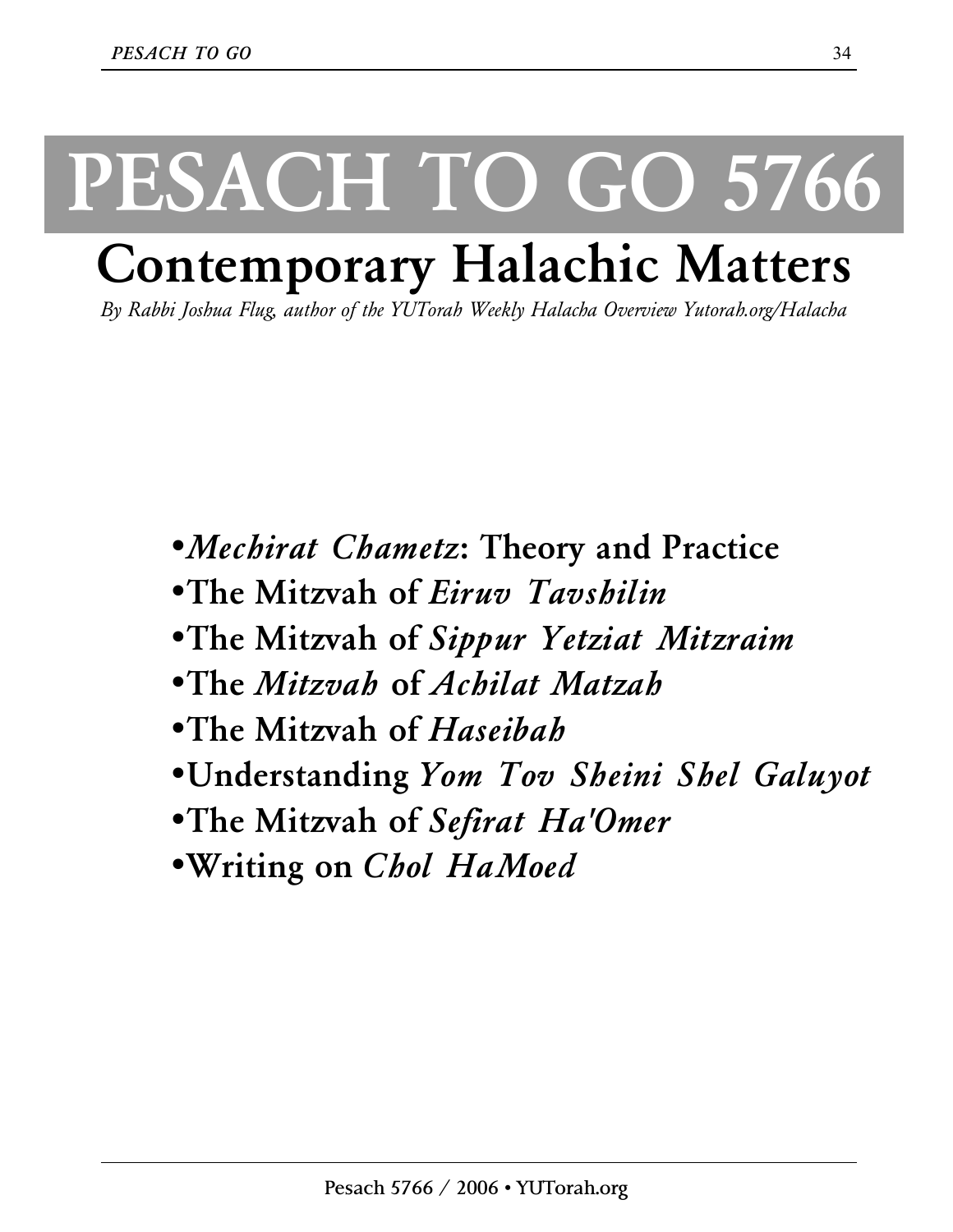### *Mechirat Chametz***: Theory and Practice**

 The Torah (Shemot 12:19 and 13:7) prohibits possession of chametz on Pesach. As such, there is a biblical requirement to dispose of all chametz in one's possession. As an alternative to the disposal of chametz, many people sell their chametz to a non-Jew (*mechirat chametz*) as a means of removing the chametz from their possession. They then reacquire the chametz after Pesach from the non-Jew. This article will explore the basis for *mechirat chametz* and the method of acquisition that is used both in the sale and the reacquisition.

### **Is** *Mechirat Chametz* **an Inappropriate Loophole?**

 A cursory examination of the *mechirat chametz* practice may lead one to the conclusion that *mechirat chametz* is merely a legal loophole. R. Yisrael Isserlin, *Terumat HaDeshen* 1:302, rules regarding the prohibition of charging interest on a loan (*ribbit*), that one should not seek out loopholes that avoid violation of a biblical prohibition. Ostensibly, one should apply the same logic to *mechirat chametz* and conclude that since the purpose of *mechirat chametz* is to avoid the biblical prohibition of owning chametz, *mechirat chametz* should be prohibited.

 However, the comments of *Terumat HaDeshen* cannot possibly serve as the basis for prohibiting *mechirat chametz* because *Terumat HaDeshen* authored another responsum (1:120) which explicitly permits *mechirat chametz*, and this responsum serves as the basis for modern-day *mechirat chametz* (See *Beit Yosef*, *Orach Chaim* 448, and *Shulchan Aruch*, *Orach Chaim* 448:3). One must then ask: why isn't *mechirat chametz* a violation of the prohibition to create a legal loophole in order to avoid a biblical prohibition?

 Perhaps the answer is based on the comments of *Shach*, *Yoreh Deah* 157:20. *Shach* explains that there are two types of legal loopholes. The first type of loophole is one where there are terms built

in to the transaction that serve to control the transaction and protect both parties from the inherent risk normally associated with such a transaction. The second type of loophole is one where the transaction is carried out normally with no special terms and both parties subject themselves to a certain element of risk. The first type of transaction is fictitious and is prohibited if the purpose is to prevent violation of a biblical prohibition. The second type of transaction is permitted because there are no false clauses in the transaction.

 One can now suggest that the reason why *Terumat HaDeshen* permits *mechirat chametz* is because it belongs to the second category of transactions. *Mechirat chametz* (if done properly) is a transaction devoid of any false terms of sale. If the non-Jew decides to retain possession of the chametz after Pesach, he is legally entitled to do so. Similarly, if the seller of the chametz decides not to reacquire the chametz after Pesach, the non-Jew is legally bound to the sale and he has no legal claim to the money that is used for purchase of the chametz. Since both parties subject themselves to the normal risks associated with a transaction, the transaction is similar to the second category of loopholes and is permitted.

 *Terumat HaDeshen*'s opinion notwithstanding, some Acharonim prohibit all forms of legal loopholes when their purpose is to prevent violation of a biblical prohibition. R. Yosef D. Soloveitchik urged his followers to refrain from *mechirat chametz* on all types of *chametz* whose possession on Pesach entails a biblical prohibition (see *Nefesh HaRav* pg. 177). R. Alexander S. Shor, *B'chor Shor*, *Pesachim* 21a, agrees that one should not rely on any type of loophole to avoid a biblical prohibition. However, he suggests that since one can actually accomplish the biblical requirement to dispose of one's chametz by nullifying the chametz (*bittul chametz*), *mechirat chametz* is only necessary to accomplish the rabbinic requirement of totally removing chametz from one's possession. Since the loophole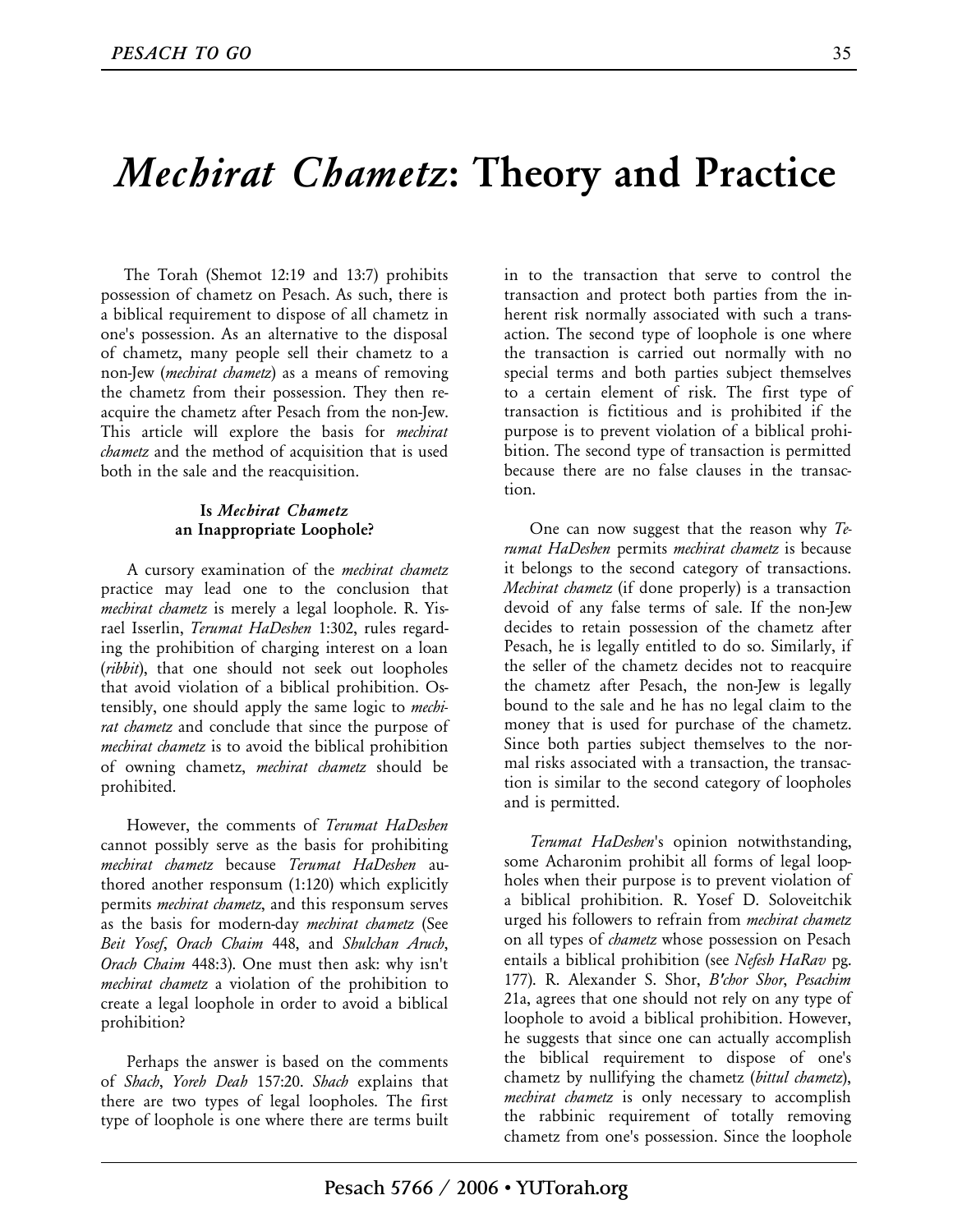of *mechirat chametz* only serves to avoid violation of a rabbinic prohibition, *B'chor Shor* permits *mechirat chametz*.

### **The Method of Transaction**

In order to properly execute *mechirat chametz*, the transaction must be a halachically significant transaction. The Mishna, *Kiddushin* 26a, states that transactions of movable items must be performed by physically transferring possession of the item (*meshicha* or *hagba'ah*). A transaction cannot be completed by merely transferring money from the buyer to the seller. There is a dispute in the Gemara, *Bechorot* 13b, whether this is true for transactions between Jews and non-Jews. According to R. Yochanan the proper method of transaction between a Jew and a non-Jew is through physical transfer of possession of the item. However, according to Reish Lakish, the transaction is performed through monetary transfer. Tosafot, *Avodah Zarah* 71a, s.v. *Rav Ashi*, note that the final ruling is a matter of dispute. Rashi sides with the opinion of Reish Lakish and Rabbeinu Tam sides with the opinion of R. Yochanan. Tosafot add that in order to fulfill both opinions, one should perform both physical transfer of the item and monetary transfer when performing a transaction with a non-Jew that has ritual significance.

As such, *Mishna Berurah* 448:17, rules that when selling one's chametz, one should not only insist that the non-Jew pay for the chametz, but he should also take physical possession of the chametz. However, due to the large volume of chametz involved in a single sale, it is highly impractical to insist that the non-Jew take actual physical possession of all of the chametz. Therefore, *Mishna Berurah* 448:19, recommends combining monetary transfer with other forms of transaction. There are a few possible forms of transaction that may be used. First, the Gemara, *Bava Metzia* 74a, states that there are situations where one can enact a transaction by performing an action that local businessmen use to close a deal. One modern example is a handshake. Second, the Mishna, *Kiddushin* 26a, states that one can transfer movable items as part of a real estate transaction. Regarding *mechirat chametz*, *Mishna Berurah*, ibid, suggests selling or renting land as part of the sale, and including the chametz in the package. Third, *Mishna Berurah* 448:17 also recommends including *kinyan* 

*chalipin* (barter transaction) as a means of transferring the chametz. This is accomplished by the non-Jew giving an item of his in exchange for the chametz.

#### **The Reacquisition of the Chametz**

 *Mishna Berurah*, *Biur Halacha* 448:3, s.v. *B'Davar*, notes that common practice demands that the sale price of the chametz should reflect the value of the chametz. However, he adds that there is no requirement for the non-Jew to pay in full at the time of the sale. It is sufficient if he pays a downpayment at the time of the purchase and incurs the balance as debt.

 While this solution is very practical in executing the initial transaction, it does complicate the reacquisition of the chametz after Pesach. If the non-Jew were to pay in full prior to Pesach, that money could be used to repurchase the chametz after Pesach. However, since common practice is that the non-Jew only pays a down-payment, there are insufficient funds in the down-payment to repurchase the chametz. It is also not possible to nullify the sale on grounds that the non-Jew failed to pay in full because nullification of the sale would retroactively place the chametz in possession of the Jew for the entirety of Pesach.

 Therefore, there are two possible methods of reacquiring the chametz. The first option is to initiate a new sale that reacquires the chametz. The balance that the non-Jew owes is factored into this new sale. The second option is to seize the chametz in lieu of the debt incurred by the non-Jew. The advantage of this second option is that it doesn't require a new sale after Pesach. However, R. Shlomo Kluger, *HaElef Lecha Shlomo*, *Orach Chaim* no. 221, doesn't recommend such a practice. He suggests that seizure of property for defaulting on a payment is something that is normally done through *beit din*. Therefore, seizure of the chametz without a *beit din* would cast aspersions on the original sale. This view is also reflected in *Mishna Berurah*, *Biur Halacha* 448:3 s.v. *Mechira*. R. Kluger notes that if the non-Jew is not available after Pesach for the reacquisition of the chametz, a *beit din* may authorize seizure of the chametz as payment for the balance of the original sale.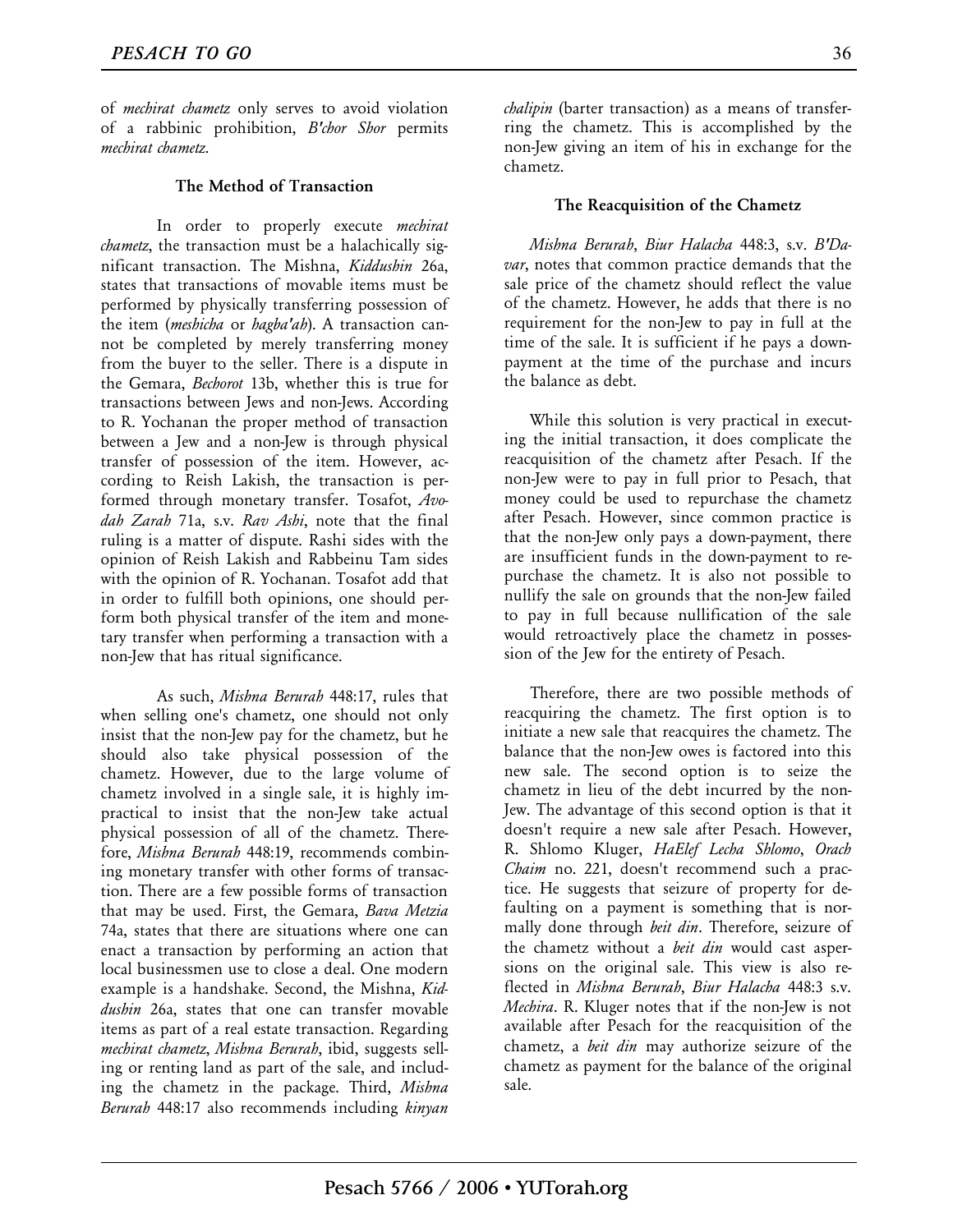### **The Mitzvah of** *Eiruv Tavshilin*

 It is well known that if Yom Tov occurs on a Friday, there is an obligation to establish an *eiruv tavshilin* prior to Yom Tov. This allows one to prepare food on Yom Tov that is going to be served on Shabbat. What is not as well known is the function and purpose of the *eiruv tavshlin* as well as the mechanism by which it operates. This article will explore these questions and provide modern-day practical applications.

### **Preparing non-Yom Tov food items on Yom Tov**

The Torah (Shemot 12:16) permits *melacha* on Yom Tov for the purpose of *ochel nefesh* (food preparation). However, food preparation is only permitted if one intends to eat that food on Yom Tov. The Gemara, *Pesachim* 46b, cites a dispute between Rabbah and Rav Chisda whether one is culpable for baking on Yom Tov with intent to eat the food item after Yom Tov. Rav Chisda is of the opinion that one is culpable. Rabbah disagrees and maintains that one is not culpable because there is always the possibility that guests may come and the food will in fact be served on Yom Tov. This principle is known as *ho'il* (based on the term *ho'il umikla'ei lei orchim*, translated as "since there is a possibility of guests arriving"). Rabbah attempts to prove the principle of *ho'il* from the concept of *eiruv tavshilin*. If there is a concept of *ho'il*, one can understand why it is permitted to prepare food on Yom Tov that is going to be eaten on Shabbat. The concept of *ho'il* permits all food preparation on a biblical level even if one intends to eat the food item after Yom Tov. The prohibition of preparing food on Yom Tov with intent to eat it after Yom Tov is rabbinic in nature. However, the rabbis permitted food preparation for Shabbat if one establishes an *eiruv tavshilin*. Rav Chisda responds that the reason why *eiruv tavshilin* works is because on a biblical level one may in fact prepare food on Yom Tov for the purpose of eating it on Shabbat.

While Rabbah's opinion does seem to be the lenient opinion, Tosafot ad loc., s.v. *Rabbah*, note that the principle of *ho'il* does not apply if there is no possibility of actually eating the food on Yom Tov. Therefore, any food that is prepared at the very end of Yom Tov is not subject to the leniencies of *ho'il*. *Magen Avraham* 527, suggests that according to Tosafot, it is prohibited to prepare food at the end of Yom Tov for the purpose of eating it on Shabbat even if one establishes an *eiruv tavshilin*. *Magen Avraham* further notes that many communities have the practice of accepting Shabbat early in this instance in order to avoid this problem.

### **How Does One Establish an** *Eiruv Tavshilin***?**

 The Mishna, *Beitzah* 15b, records a dispute between *Beit Shammai* and *Beit Hillel* regarding the necessary components for an *eiruv tavshlin*. *Beit Shammai* require that two cooked items be set aside for the *eiruv* and *Beit Hillel* only require one cooked item. Rabbeinu Tam (cited in Tosafot *Beitzah* 17b s.v. *Amar Rava*) opines that while the opinion of *Beit Hillel* is accepted as normative, an *eiruv* of a cooked item is only sufficient for one who intends to cook on Yom Tov (for Shabbat) but does not intend to bake. If one intends to bake on Yom Tov, a baked item is required in addition to the cooked item. Rambam, *Hilchot Yom Tov*, Chapter 6, makes no mention of any requirement to incorporate a baked item into the *eiruv tavshilin*. *Shulchan Aruch*, *Orach Chaim* 527:2, rules that ideally one should use a cooked item and a baked item for the *eiruv tavshilin*. However, if only a cooked item was used it is permitted to bake.

### **The Purpose of** *Eiruv Tavshilin*

 The Gemara, *Beitzah* 15b, records a dispute between Rava and Rav Ashi regarding the purpose of *eiruv tavshilin*. Rava is of the opinion that the purpose of *eiruv tavshilin* is to ensure that that there is specific food that is set aside for Shabbat. The concern is that all of the food will be eaten on Yom Tov, and the Shabbat meals will not be given the due honor that they deserve. Therefore,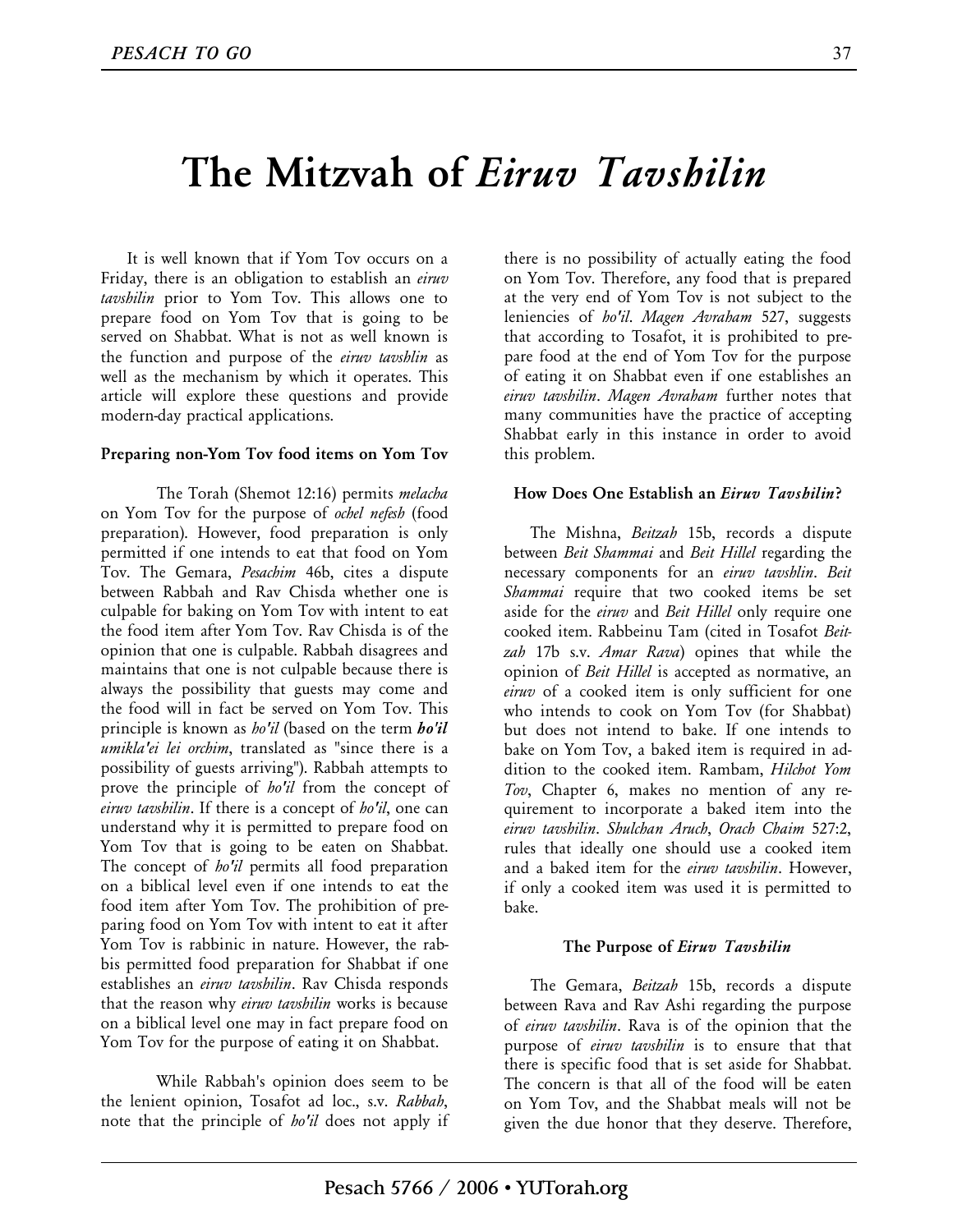the rabbis instituted that one must prepare a Shabbat meal (or a portion of a Shabbat meal) prior to Yom Tov and by doing so, everyone will be cognizant of the importance of honoring the Shabbat with meals that are appropriate. Rav Ashi disagrees and maintains that the purpose of *eiruv tavshilin* is to serve as a reminder that it is normally prohibited to prepare food on Yom Tov that is intended for after Yom Tov. The rabbis instituted the *eiruv tavshilin* as the only means of doing so. [See *Ba'al HaMa'or*, *Pesachim* 14b, who connects the dispute between Rava and Rav Ashi to the dispute between Rabbah and Rav Chisda.]

 Rabbeinu Asher, *Beitzah* 2:1, notes that there is an important practical difference between the opinion of Rava and the opinion of Rav Ashi. According to Rava, since the purpose of *eiruv tavshilin* is to prepare properly for Shabbat, the *eiruv* must be established on Erev Yom Tov and may not be established prior to Erev Yom Tov. However, according to Rav Ashi, since the purpose of the *eiruv* is to provide a reminder, the *eiruv* may be established prior to Erev Yom Tov. Additionally, if on Sukkot, both the first days of Yom Tov and the last days require an *eiruv tavshilin*, one may establish one *eiruv* that will serve as the *eiruv*  for the first and last days. *Shulchan Aruch* 527:14, rules that one should not establish an *eiruv tavshilin* prior to Erev Yom Tov *l'chatchilah* (*ab initio*). However, if this was done, it is permitted *b'dieved* (*ex post facto*).

### Are Guests Required to Establish an *Eiruv Tavshilin*?

 A guest staying at someone else's house or in a hotel generally does not prepare food on Yom Tov. Is he required to establish an *eiruv tavshilin*? There are two components to this question. First, while the guest does not intend to prepare any food, he (or his wife) is required to light Shabbat candles. Is an *eiruv tavshilin* required for the lighting of Shabbat candles? Second, may the guest rely on the *eiruv tavshilin* established by the host (or the hotel caterer)?

 There is a dispute among the Rishonim as to whether an *eiruv tavshilin* is required for kindling a flame. Tosafot, *Beitzah* 22a, s.v. *UMadlikin*, note

that if one does not specifically designate the *eiruv tavshilin* to permit the lighting of candles (*l'adlukei shraga*), it is prohibited to light the Shabbat candles. *Beit Yosef*, *Orach Chaim* 527, notes that Rambam, *Hilchot Yom Tov* 6:8, does not require *eiruv tavshilin* in order to light the Shabbat candles. R. Mordechai Karmy, *Ma'amar Mordechai* 527:18, rules that if one is in a situation where he does not need to prepare any food on Yom Tov for Shabbat, he should establish an *eiruv tavshilin* without a *beracha* and this will allow him to light Shabbat candles according to all opinions.

 Regarding a guest at someone else's house, the Gemara, *Beitzah* 16b, states that Shmuel used to establish an *eiruv tavshilin* on behalf of the entire city. However, this *eiruv* was only effective for those who weren't able to establish their own *eiruv*. Those who intentionally relied on his *eiruv* were not included. According to Rabbeinu Asher, *Beitzah* 2:2, one can never forgo the obligation of establishing an *eiruv* and rely on the *eiruv* of another individual. This opinion is codified by *Shulchan Aruch*, *Orach Chaim* 527:7.

R. Avraham David of Butchatch, *Eishel Avraham* 527:7, questions the limitations of relying on someone else's *eiruv*. Clearly, one household only establishes one *eiruv*. What is more questionable is a situation where a married couple stays at their parents for the duration of Yom Tov. Is this couple required to establish their own *eiruv* or should they rely on the *eiruv* of their parents? *Eishel Avraham* concludes that if the guests are eating together with the hosts they do not require their own *eiruv*. If a situation arises where the guests are eating separately from the host (or from other guests) then each group requires its own *eiruv*. Based on the various mitigating factors, R. Ovadia Yosef, *Chazon Ovadia*, *Hilchot Yom Tov*, *Hilchot Eiruv Tavshilin* no.3, concludes that a couple staying at their parents' home is not required to establish their own *eiruv* in order to light candles. *Piskei Teshuvot* 527:17, presents the opinion of some Acharonim that if the couple has their own private quarters, they should establish their own *eiruv* without reciting a *beracha*.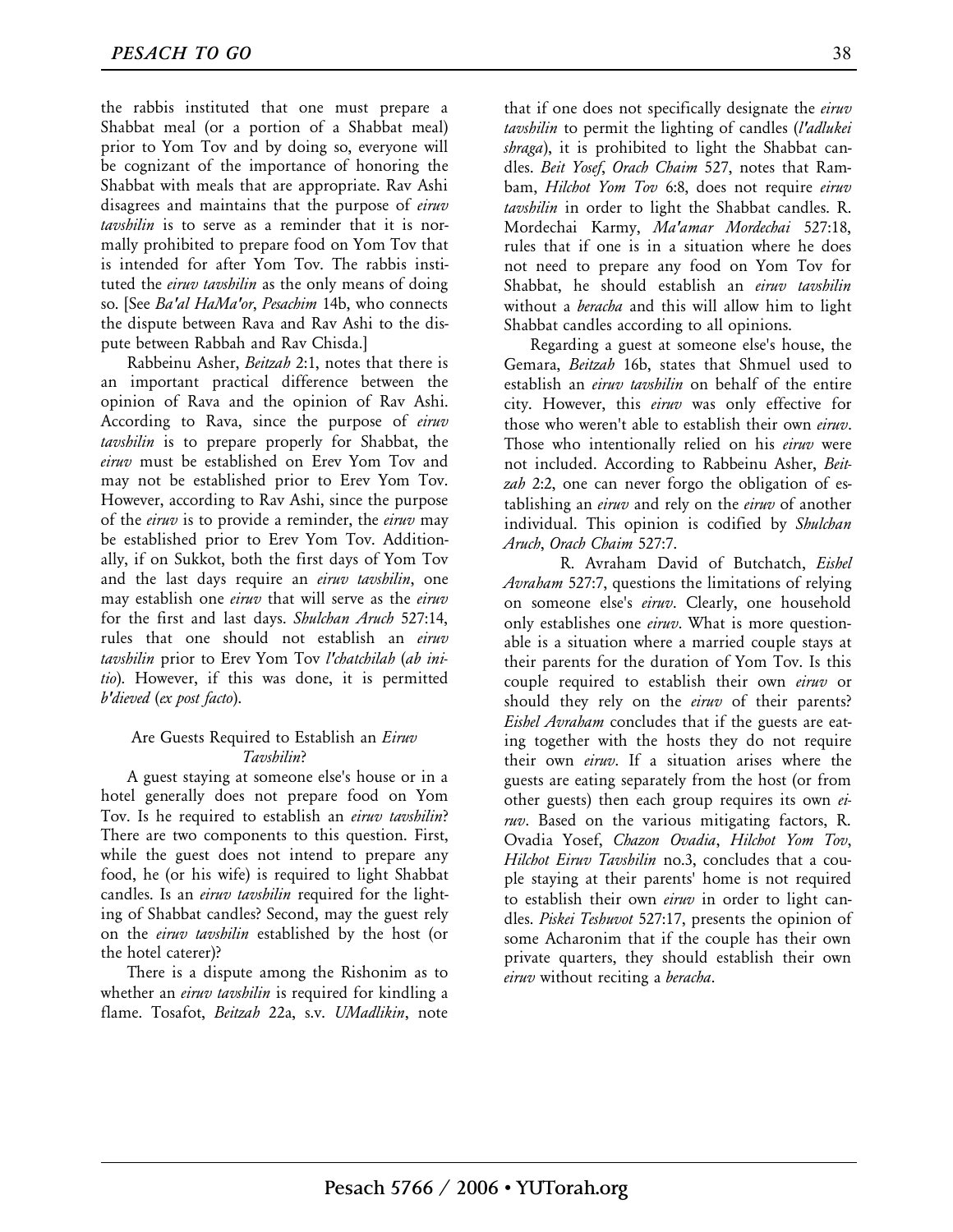### **The Mitzvah of** *Sippur Yetziat Mitzraim*

 There are many mitzvot, practices, and traditions that relate to the first night of Pesach. The most central is the mitzvah of *sippur yetziat Mitzraim*, the recounting of the story of the exodus from Egypt. *Minchat Chinuch*, 21:1, asks a fundamental question regarding the mitzvah of *sippur yetziat Mitzraim*. The Mishna, *Berachot* 12b, as well as the Haggadah, record a dispute between Ben Zoma and Chachamim as to whether there is an obligation to mention the exodus from Egypt on a nightly basis (*zechirat yetziat Mitzraim*). Rambam, *Hichot Keri'at Sh'ma* 1:3, rules in accordance with Ben Zoma that there is a mitzvah to mention the exodus on a nightly basis. If in fact there is such a mitzvah, what is added by having an additional mitzvah on the first night of Pesach of *sippur yetziat Mitzraim*; isn't there already a nightly obligation?

### **The Difference between Sippur and Zechirah**

 R. Chaim Soloveitchik, *Chidushei HaGrach al HaShas*, *Pesachim* 116a, answers that the mitzvah that exists throughout the year is a mitzvah of *zechirah*, mentioning the exodus from Egypt. The mitzvah on the first night of Pesach is a mitzvah of *sippur*, recounting the exodus from Egypt. R. Chaim states that this difference is manifest in three ways. First, the *Beraita* (quoted in *Pesachim* 116a) states that part of the requirement of *sippur yetziat Mitzraim* is that it must be in question and answer format. The extent of this requirement is such that even if a person is alone, he must ask questions of himself. R. Chaim notes that this requirement only applies to the mitzvah of *sippur yetziat Mitzraim*. It does not apply to the nightly mitzvah of *zechirat yetziat Mitzraim*. Second, the Mishna, *Pesachim* 116a, states that the story of the Exodus must start by mentioning the dishonorable events and end with the praiseworthy events. R. Chaim notes that this requirement is limited to the mitzvah of *sippur yetziat Mitzraim* and not the mitzvah of *zechirat yetziat Mitzraim*. Third, the Mishna, *Pesachim* 116a, states in the name of Rab-

ban Gamliel that in order to fulfill the mitzvah of *sippur yetziat Mitzraim*, one must mention the *korban pesach*, the *matzah* and the *maror* and how they relate to the story of the exodus from Egypt. There is no such requirement when fulfilling the nightly obligation to mention the exodus from Egypt.

 R. Chaim's grandson, R. Yosef Dov Soloveitchik (quoted in *Hagadat Si'ach HaGrid* no. 27), adds one more fundamental difference between the mitzvah of *sippur yetziat Mitzraim* and the mitzvah of *zechirat yetziat Mitzraim*. The mitzvah of *sippur yetziat Mitzraim* not only requires one to recount the story of the exodus from Egypt, but requires that one also praise the Almighty for all of the miracles that were performed at the time. This is why *Hallel* is recited on the first night of Pesach. As such, *Hallel* is part of the mitzvah of *sippur yetziat Mitzraim*.

The *Tosefta*, *Pesachim* 10:8, states that there is a requirement to learn the laws of Pesach the entire first night of Pesach. [*Shulchan Aruch*, *Orach Chaim* 481:2, codifies this *Tosefta* and writes that one is not required to stay up the entire night, but should at least learn the laws of Pesach until sleep overcomes him.] R. Soloveitchik, ibid, no. 22, comments that the requirement to spend the night learning the laws of Pesach is part of the mitzvah of *sippur yetziat Mitzraim*. One can then add another distinction between the mitzvah of *sippur yetziat Mitzraim* and the mitzvah of *zechirat yetziat Mitzraim*. As opposed to the mitzvah of *zechirat yetziat Mitzraim*, the mitzvah of *sippur yetziat Mitzraim* requires that one familiarize oneself with the laws that relate to the mitzvot of the first night of Pesach.

 A unique aspect of the *seder* is that one is required see oneself (*lirot et atzmo*) as if he was personally liberated from Egypt (Mishna, *Pesachim*  116b). Rambam, *Hilchot Chametz UMatzah* 7:6, writes that one must exhibit oneself (*l'harot et*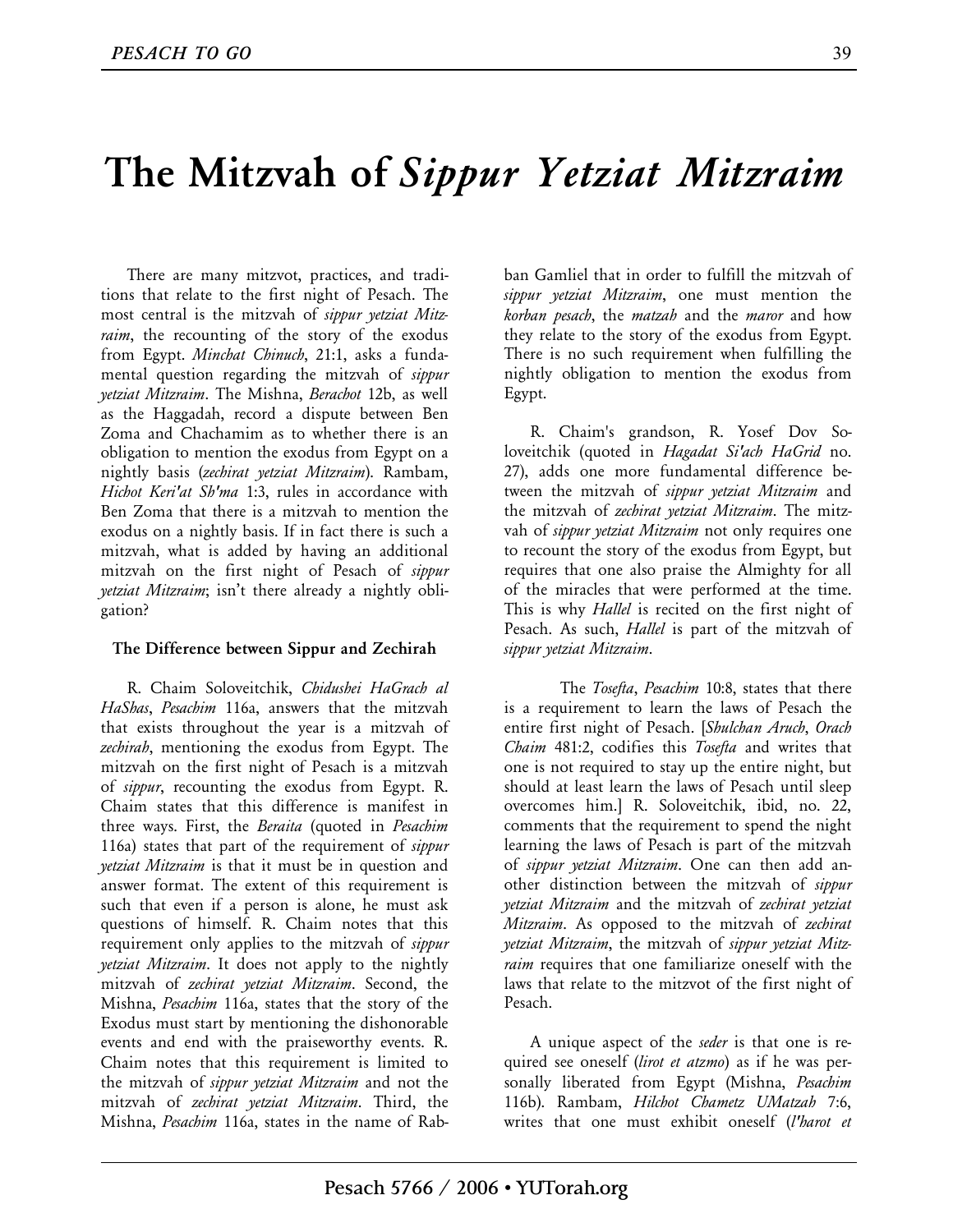*atzmo*) as if he was liberated from Egypt. Rambam then writes (ibid, 7:7) that this is the reason why one eats in a reclined position (*haseibah*), and why one drinks four cups of wine on the first night of Pesach. One can argue that the requirement to exhibit oneself as if he was liberated is an independent fulfillment of the mitzvah of *pirsumei nissa*, publicizing the miracles. However, one can equally argue that publicizing the miracles of the night is an added fulfillment of the mitzvah of *sippur yetziat Mitzraim*. Whereas the mitzvah of *zechirat yetziat Mitzraim* only requires that one mention the exodus from Egypt, the mitzvah of *sippur yetziat Mitzraim* demands that one reexperience the exodus.

### **The Role of Children**

 An integral element of the mitzvah of *sippur yetziat Mitzraim* is the role of children. Rambam, ibid, 7:3, writes that one is required to make certain changes to the meal in order to elicit questions from the children. Rambam, ibid, 7:2, adds that even if the children do not ask any questions, there is a mitzvah to teach one's child about the events surrounding the exodus from Egypt.

The Gemara, *Pesachim* 109a, quotes R. Eliezer that one should grab the matzahs in order that the children don't sleep. Rashi, ad loc., s.v. *Chotfin*, and Ra'avad, *Hilchot Chametz UMatzah* 7:3, interpret this to mean that the matzah should be eaten without delay in order that children should remain awake. Rambam, ibid, 7:3, states that R. Eliezer refers to the practice of stealing the *afikoman* in order that the children stay awake until the end of the meal.

There is another aspect of the mitzvah of *sippur yetziat Mitzraim* that seems to be at odds with Rashi's interpretation that the matzah should be eaten without delay. The Haggadah states that with regards to the mitzvah of recounting the exodus from Egypt, the more one adds in recounting the exodus from Egypt, the more praiseworthy he

is. The Haggadah supports this point by relating a story of five great sages who stayed up the entire night discussing the exodus from Egypt. Many commentaries (*Meyuchas LaRashbam* ad loc., *Orchot Chaim* ad loc., and *Kol Bo* ad loc.) ask, how can it be praiseworthy to spend more time recounting the exodus from Egypt; shouldn't the matzah be eaten without delay? They answer that the concept of spending additional time relating the story of the exodus from Egypt does not apply until after the matzah is eaten. The five great sages who spent the entire night discussing the exodus from Egypt only did so after they finished the *seder*.

*Mishna Berurah*, *Sha'ar HaTzi'un* 472:2, implies that there is a different answer implicit in the comments of R. Shimon Ben Tzemach (Rashbetz), *Ma'amar HaChametz* s.v. *Tanya*. Rashbetz writes that the children should be fed expeditiously. *Mishna Berurah* interprets this to mean that one does not have to perform the seder quickly. Rather one should make sure that the children eat earlier than the rest of the participants.

The practical difference between the two interpretations is whether one should perform the *seder* quickly and expound upon the exodus from Egypt after the *seder*, or whether one should expound upon the exodus from Egypt during the actual *seder* while providing the children with an abridged form of the *seder*. *Mishna Berurah* leans slightly towards the latter approach.

 Both interpretations offer varied solutions as to how ensure that the children are active participants in the *seder*. They both agree that the participation of the children is of primary importance. Regardless of which approach one follows, one should ensure that the conversations and discussions surrounding the *seder* are age-appropriate to the participating children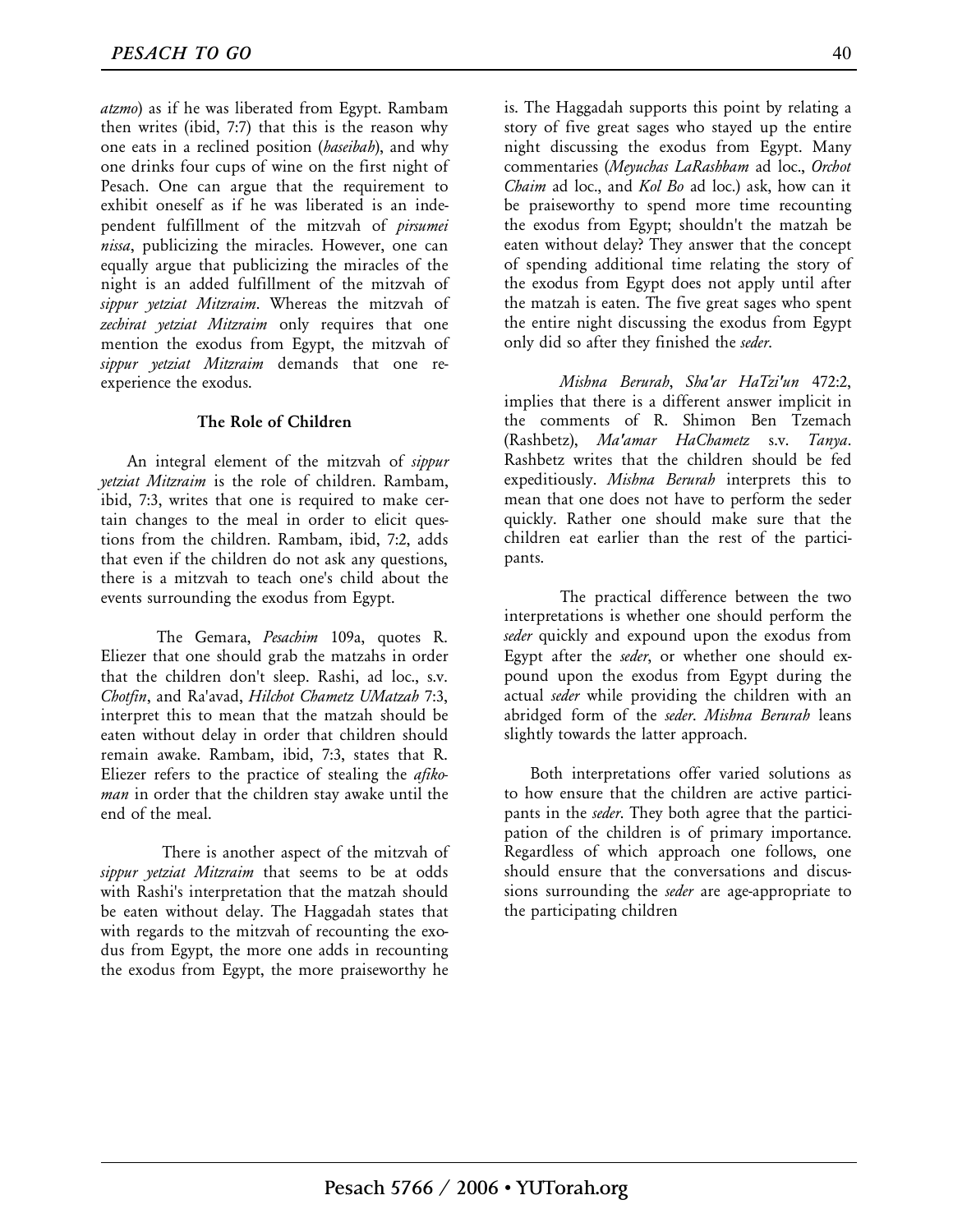### **The** *Mitzvah* **of** *Achilat Matzah*

 The Torah, in referring to the holiday of Pesach as *Chag HaMatzot*, highlights the centrality of the mitzvah of eating matzah on Pesach. Although the laws of preparing matzah are intricate, the laws of eating it are not. Rambam, *Hilchot Chametz UMatzah* 6:1, states that if one eats a *k'zayit* (an amount equivalent to the volume of an olive) of matzah, he has fulfilled the mitzvah. However, Rambam's statement only describes the minimum requirement in order to fulfill the mitzvah of eating matzah. When one incorporates the mitzvah of matzah into the *seder*, numerous complexities arise.

#### **The Need for Three Matzahs**

 Most families have the tradition of placing three matzahs on the *seder* plate. What is the need for three matzahs? The Gemara, *Pesachim* 116a, derives from a verse (Devarim 16:3) referring to matzah as *lechem oni*, bread of poverty, that just as a poor person eats bread that is not whole, so too the matzah should be broken and not whole. R. Yitzchak Alfasi, *Pesachim* 25b, rules that because of this concept, the *seder* night serves as an exception to the rule of *lechem mishneh*, the rule that requires one to use two whole loaves for Shabbat and Festival meals. At the *seder*, one uses two matzahs, but one of them should be broken in order to fulfill the requirement of *lechem oni*. Rambam, *Hilchot Chametz UMatzah* 8:6, also concludes that only two matzahs are used, one whole and one broken.

 However, Tosafot, *Pesachim* 116a, note that the requirement of *lechem oni*, does not impinge on the regular requirement to have two whole loaves at a Yom Tov meal. Therefore, there is a requirement to have three matzahs, two of which are used for *lechem mishneh*, and the third for *lechem oni*.

 *Shulchan Aruch*, *Orach Chaim* 473:4, rules in accordance with the opinion of Tosafot, that three matzahs are required at the *seder*. However, the Vilna Gaon, *Biur HaGra*, ad loc., rules in accordance with the opinion of Rambam that only two matzahs are required. Furthermore, the Vilna Gaon adds that by using three matzahs, one no longer fulfills the requirement of *lechem oni*. This is because the purpose of *lechem oni* is to have an inferior set of *lechem mishneh*. By having two whole matzahs plus a broken matzah, the set of *lechem mishneh* becomes superior to that of an ordinary Yom Tov meal. According to the logic of the Vilna Gaon, using three matzahs in order to fulfill both opinions is not an option, because by doing so one undermines the requirement of *lechem oni* according to Rambam. Most families have the tradition of using three matzahs. Nevertheless, some families use only two matzahs as per Rambam and the Vilna Gaon.

#### **Which Matzah is Used to Fulfill the Mitzvah?**

 For those who use three matzahs, another issue arises. Rosh, *Pesachim* 10:30, writes that since there is a requirement to have two whole matzahs, the *beracha* of *hamotzi* is recited on the two whole matzahs. However, since the *beracha* of *al achilat matzah* is recited on the broken matzah, one would have to eat a *k'zayit* from the whole matzah as well as another *k'zayit* from the broken matzah. As *Mishna Berurah*, *Sha'ar HaTziun* 475:6, (based on *Bach* 475) explains, the requirement to eat *lechem oni* demands that one should fulfill the mitzvah using the broken matzah. However, since the whole matzah is on top, it is improper to bypass the whole matzah in order to eat the broken matzah. Therefore, one should eat both matzahs together and fulfill the mitzvah on both matzahs simultaneously.

 *Tur*, *Orach Chaim* 475, quotes that there is an opinion that is the reverse of Rosh's opinion. This opinion maintains that the *hamotzi* is recited on the broken matzah, and *al achilat matzah* is recited on the whole matzah. *Tur* writes that in order to satisfy both opinions, one should eat both the whole matzah and the broken matzah together. *Perisha* 475:1, explains that ideally one should eat the matzah upon which the *beracha* of *al achilat matzah* is recited immediately after recitation of the *beracha*. Since there is a dispute as to which matzah that is, one should eat a *k'zayit* of each one at the same time.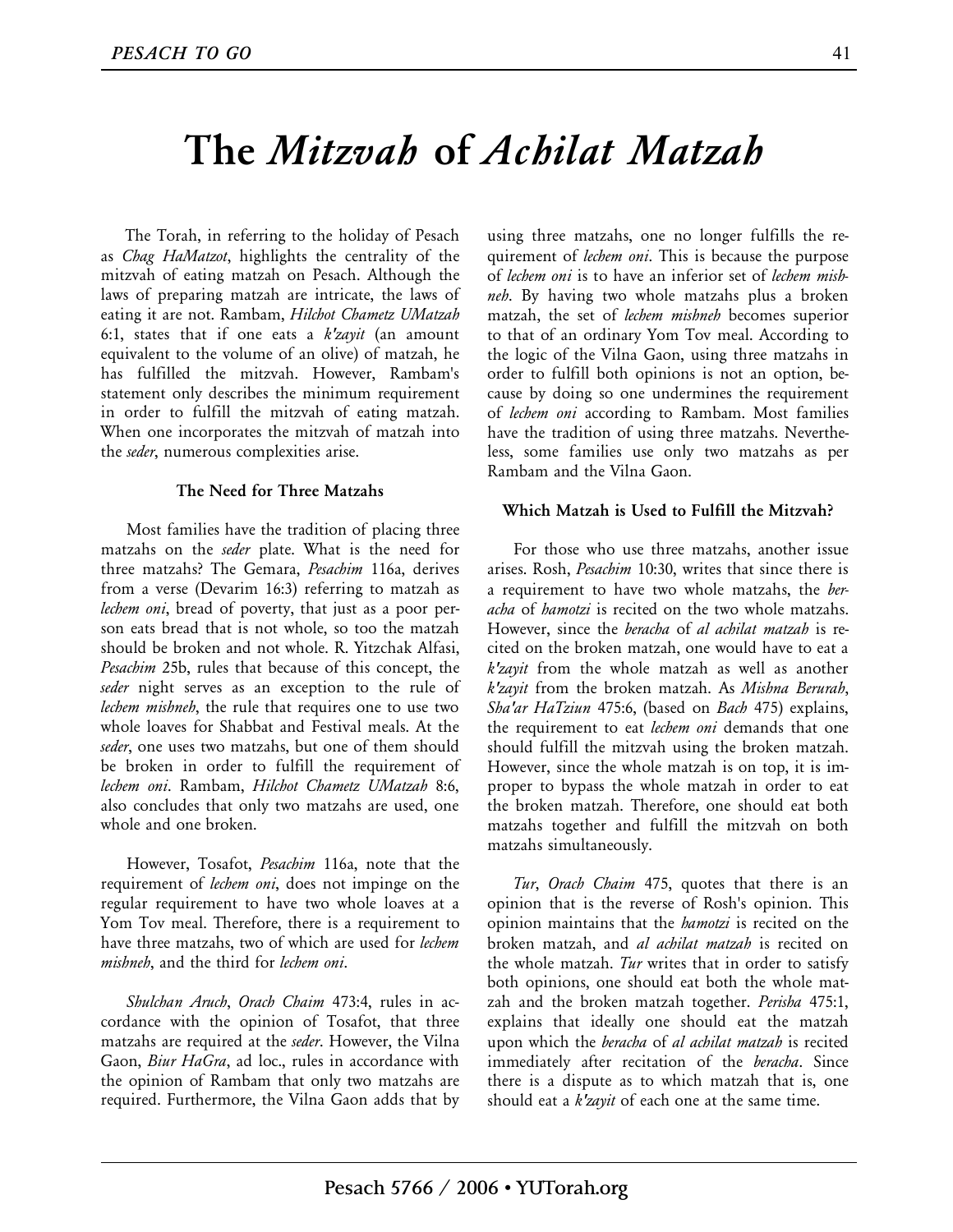R. Yechezkel Landau, *Tzelach*, *Pesachim* 115b, notes that the items that we use as the basis of our measurements have gotten smaller since the times of the Talmud. Therefore, one should assume that the *k'zayit* is twice the size of a normal olive. *Mishna Berura* 486:1, rules that one should follow this stringency for biblical mitzvot. Despite this stringency, many Poskim (see R. Shlomo Z. Grossman, *Siddur Pesach K'Hilchato* 8:3) note that one who eats two *k'zaytim* of matzah in order to eat the whole matzah and the broken matzah together, does not have to eat two *k'zaytim* of the larger size *k'zayit* but rather two of the smaller size and by doing so, one will inevitably will fulfill the stringency of R. Landau.

#### **The Mitzvah of** *Afikoman*

 The Mishna, *Pesachim* 119b, states that one may not eat after eating the *korban peasch*. As Rashbam, ad loc., s.v. *k'gon*, explains, the *korban pesach* must be eaten by one who is satiated. Therefore, it is eaten at the end of the meal. The Mishna is teaching that not only must one eat the *korban pesach* at the end of the meal, but one may not eat afterwards in order that the taste of the *korban pesach* remains in one's mouth. This principle is known as *afikoman*.

 The Gemara, ad loc., further states that the principle of *afikoman* applies to matzah as well and therefore one may not eat anything after eating the matzah at the end of the meal (known colloquially as the *afikoman*). Rashi, ad loc., s.v. *Ain*, notes that the *afikoman* is the primary matzah and serves as the matzah in which one fulfills the biblical obligation to eat matzah. However, Rosh, *Pesachim* 10:34, maintains that the mitzvah of matzah is fulfilled with the matzahs upon which one recites the *berachot*.

 The most significant difference between Rashi's opinion and Rosh's opinion is the time in which one must eat the *afikoman*. The Gemara, *Pesachim* 120b, quotes a dispute between R. Elazar Ben Azariah and R. Akiva regarding the final time to eat the *korban pesach*. R. Elazar Ben Azariah is of the opinion that the final time is midnight. R. Akiva is of the opinion that the final time is dawn. The Gemara then quotes Rava who states that according to R. Elazar Ben Azariah, one who does not eat matzah until after midnight does not fulfill the mitzvah of matzah. Tosafot, ad loc., s.v. *Amar*, question whether the halacha follows R. Elazar Ben Azariah or R. Akiva. Rosh, *Pesachim* 10:38, notes that if one assumes that the fulfillment of the mitzvah of matzah is performed through eating of the *afikoman*, one should be stringent as this is a matter of Torah law. He then writes that for this reason, Rabbeinu Tam was particularly careful to eat the *afikoman* before midnight.

 R. Avraham Borenstein, *Teshuvot Avnei Nezer*, *Orach Chaim* 381, provides a novel approach to the concept of *afikoman*. R. Elazar Ben Azariah's opinion that one must eat the *korban pesach* before midnight is derived from *makkat bechorot*, the slaughter of the Egyptian first-born, which was exactly at midnight. *Avnei Nezer* suggests that according to R. Elazar Ben Azariah, one should ideally eat the *korban pesach* exactly at midnight. However, since it is impossible to perform such a feat, the formulation of the mitzvah was such that at midnight, the *korban pesach* should be the dominant food item in one's digestive system. Therefore, one must eat the *korban* pesach before midnight, and one may not eat anything else after eating the *korban pesach*. By refraining from eating after the *korban pesach*, the *korban pesach* becomes the dominant food as the taste of the *korban pesach* remains in one's mouth.

 Based on this understanding of R. Elazar Ben Azariah's opinion, *Avnei Nezer* provides a simple solution for those who cannot finish the *seder* before midnight. Since the time of midnight is only significant in that the *afikoman* must play the dominant role in one's digestive system at midnight, one can simply eat matzah immediately prior to midnight and refrain from eating until midnight. In this way, the opinion of R. Elazar Ben Azariah is satisfied and one has fulfilled the mitzvah of matzah. Once midnight arrives, even R. Elazar Ben Azariah agrees that one may continue eating as the only critical time is midnight itself. After one finishes the meal, one then eats matzah again to satisfy the opinion of R. Akiva that one may eat the *afikoman* until dawn. One should not eat anything else after eating this second *afikoman*. [See *Ran*, *Pesachim* 27b, s.v. *Garsinan*, who notes that there are people who are meticulous to finish the fourth cup of wine before midnight.]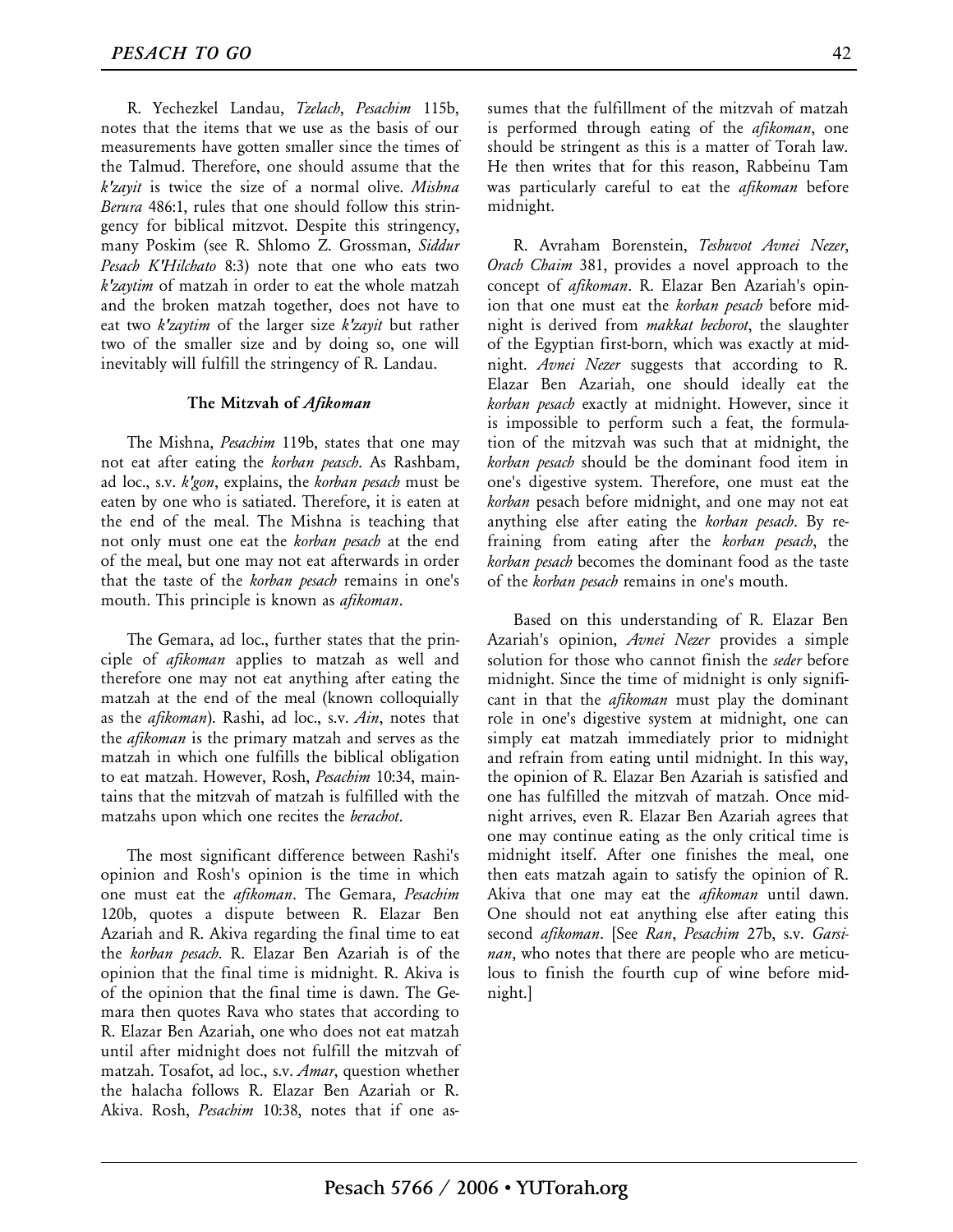### **The Mitzvah of** *Haseibah*

The Mishna, *Pesachim* 99b, states that there are certain activities at the *Seder* that must be performed in the reclined position. This is known as the mitzvah of *haseibah*. This article will discuss the nature of the mitzvah and the practical applications that emerge from this discussion.

### **Which Mitzvot Require** *Haseibah***?**

The Gemara, *Pesachim* 108b, states that the mitzvah of eating matzah requires *haseibah* and the mitzvah of *maror* does not require *haseibah*. With regards to the mitzvah of drinking four cups of wine, there is a dispute as to whether *haseibah* is required for the first two cups or the last two cups. The Gemara concludes that since there is a dispute, one should recline for all four cups. Rambam, *Hilchot Chametz U'Matzah* 7:8, states that one who reclines for all other eating and drinking activities of the evening is considered praiseworthy.

Rabbeinu Asher, *Pesachim* 10:20, rules that if *haseibah* is omitted from the eating of the matzah or from the drinking of the four cups of wine, the mitzvah must be performed again in a reclined position. Rabbeinu Asher notes that there is a reluctance to require repetition of drinking the third and fourth cups of wine because by doing so, it gives the impression that more than four cups of wine are required. That concern notwithstanding, Rabbeinu Asher concludes that if one omitted *haseibah* from the third and fourth cups, one should repeat drinking those cups in a reclined position. Rabbeinu Asher's opinion is codified by *Shulchan Aruch*, *Orach Chaim* 480:1.

Rama, *Orach Chaim* 472:7, presents a different approach to the situation where one omitted *haseibah* from the third or fourth cup of wine. Ra'aviah, no. 525, states that nowadays people do not normally eat in a reclined fashion and therefore the mitzvah of *haseibah* does not apply. While most Rishonim do not accept the opinion of Ra'aviah, Rama (based on *Agudah*, *Pesachim* 10:92) factors in the opinion of Ra'aviah in certain situations. Therefore, in general, if one omits *haseibah*, that activity must be repeated. However, regarding the third and fourth cups, since there is a concern that repeating the third or fourth cup will give the impression that there is a requirement to drink more than four cups, one may rely on the opinion of Ra'aviah, and one should not repeat drinking the third or fourth cup.

### **Are Women Obligated to Recline?**

There is another instance where Rama relies on the opinion of Ra'aviah. Rama, *Orach Chaim* 472:4, notes that although women should be obligated in the mitzvah of *haseibah*, the common practice of many women is to refrain from performing *haseibah*. Rama proposes that women rely on the opinion of Ra'aviah that nowadays the mitzvah of *haseibah* does not apply. One can question the Rama's ruling. If in fact, one can rely on the opinion of Ra'aviah, men should rely on this opinion as well. If one cannot rely on the Ra'aviah, why should women rely on this opinion?

It has been suggested that the answer lies in the nature of a woman's obligation in the mitzvah of *haseibah*. [See the article by R. Mordechai Willig in *Zichron HaRav* pp. 77-78. The suggestion is based on an idea developed by R. Moshe Soloveitchik, but the specific application to *haseibah* is from an unknown source.] *Haseibah*, like all other mitzvot performed at the *Seder*, is a *mitzvat aseh shehaz'man gerama* (time bound positive mitzvah). Women are normally exempt from *mitzvot aseh shehaz'man gerama*. However, there is a concept of *af hen hayu b'oto hanes* (women were also part of miracle, *Pesachim* 108b) which obligates women to observe all mitzvot that commemorate a miracle that women were a part of. Therefore, women are obligated to observe all of the mitzvot of the *Seder*. R. Moshe Soloveitchik opines that there are two aspects to the commemoration of a miracle. There is the *pirsumei nissa* aspect, which serves to publicize the miracle. Additionally there is the *zecher lanes* aspect which serves to remember the miracle. The concept of *af*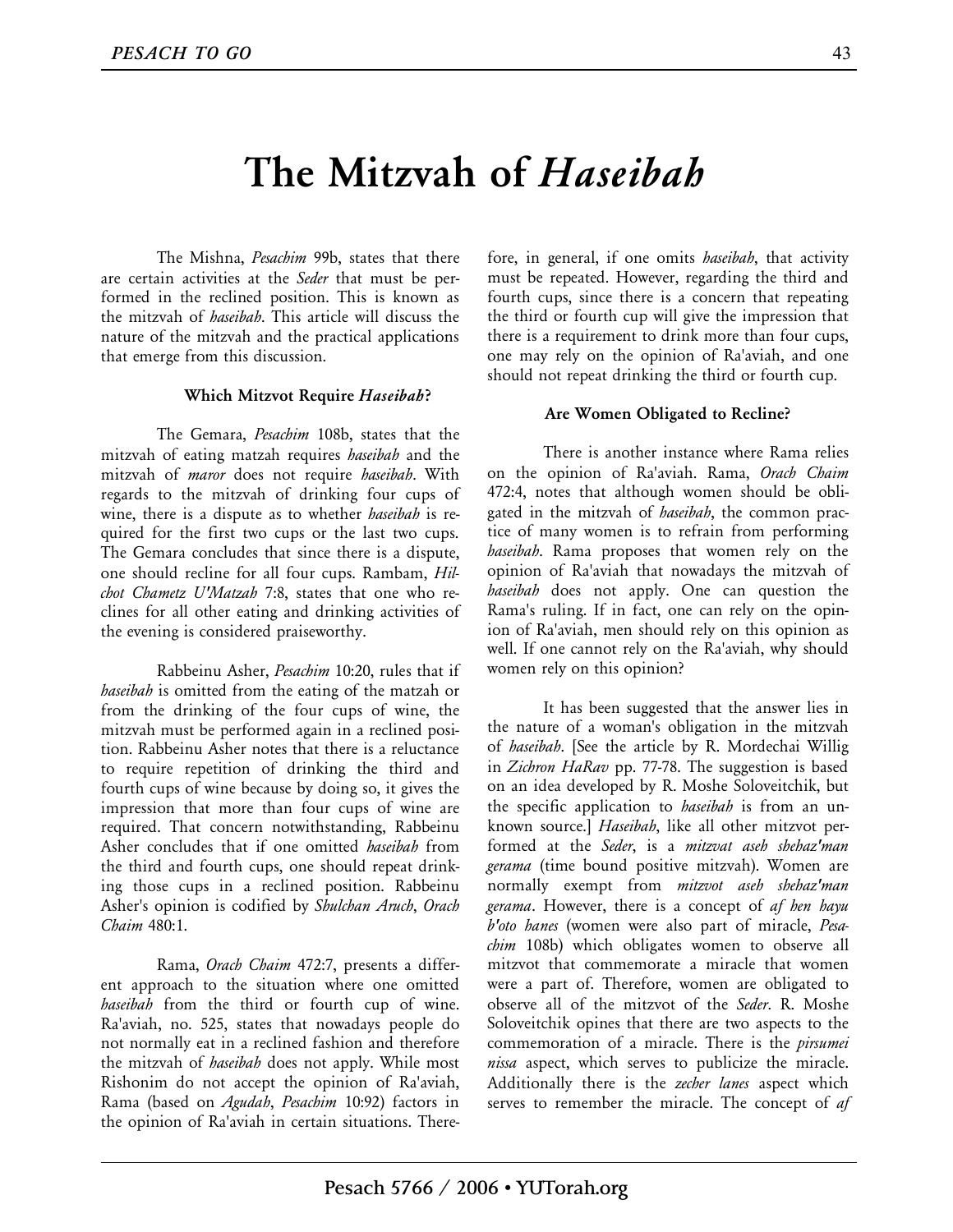*hen hayu b'oto hanes* only obligates women in the *pirsumei nissa* aspect, and not the *zecher lanes* aspect.

One can then explain that the dispute between Ra'aviah and the other Rishonim is based on the nature of *haseibah*. Ra'aviah is of the opinion that the purpose of *haseibah* is *pirsumei nissa*. Therefore, nowadays, since people do not eat in a reclined fashion, one cannot fulfill *pirsumei nissa*. The other Rishonim agree that one can no longer fulfill *pirsumei nissa*, but they maintain that there is a *zecher lanes* component to *haseibah*. By reclining, one remembers the miracle even though nowadays most people don't eat in a reclined fashion.

Now it is possible to understand the basis for women to rely on the opinion of Ra'aviah. A woman's obligation is limited to *pirsumei nissa*. She is exempt from the *zecher lanes* aspect of *haseibah*. Therefore, since nowadays, the *pirsumei nissa* aspect cannot be fulfilled, women are exempt from *haseibah*. However, men – who are still obligated in the *zecher lanes* aspect of *haseibah* – must still recline in order to remember the miracle.

### *Haseibah* **for Left-Handed Individuals**

The Gemara, ibid, states that one cannot fulfill the mitzvah of *haseibah* by leaning forward or backward. Rather one must lean on one's side. The Gemara states further that if one leans on his right side it is not considered *haseibah*. Additionally there is a concern that leaning on one's right side may cause choking. Rashbam, ad loc., s.v. *Haseibat*, explains that the reason why leaning on the right side is not considered *haseibah* is because it is difficult to eat with one's right hand while leaning to the right. Rashbam ad loc., s.v. *Shema*, explains that the reason why leaning to the right presents a choking hazard is because leaning to the right causes the epiglottis to open, allowing food to enter the windpipe (see also Rashi, ad loc., s.v. *Shema*).

R. Yisrael Isserelin, *Terumat HaDeshen*, 1:136, discusses which side a left-handed individual should lean on. He notes that if the reason why one can't lean to the right is because it is difficult to eat while leaning on one's right, a left-handed individual – who eats with his left hand – should lean to his right. However, based on the concern for choking, it would be equally dangerous for a left-handed individual to lean on his right side. *Terumat HaDeshen*  concludes that the concern for danger overrides the concern that it is difficult to eat while leaning to the left. Therefore, a left handed individual should lean on his left side. This ruling is codified by Rama, *Orach Chaim* 472:3.

One can question this ruling. A left-handed individual who leans to his left cannot eat comfortably. As such, if he leans to his left, there should no fulfillment of the mitzvah of *haseibah*. While there is a concern that leaning to the right presents a danger, leaning to the left ostensibly serves no purpose. If so, why didn't *Terumat HaDeshen* simply rule that a left-handed individual is exempt from the mitzvah because the method in which he can fulfill the mitzvah presents a danger? [*Mishna Berurah*, *Biur Halacha*, 472:3 s.v. *V'Ain*, applies this logic to an amputee who doesn't have a right arm. The amputee cannot possibly eat while leaning on his left side and he is exempt from *haseibah*.]

Perhaps the answer is based on the aforementioned suggestion that there are two aspects to the mitzvah of *haseibah*. A left-handed individual cannot fulfill *pirsumei nissa* by reclining on his left side because it is uncomfortable for him to eat in that manner. However, reclining on his left side is preferable to eating in the upright position because he can still fulfill the *zecher lanes* aspect by reclining on his left side.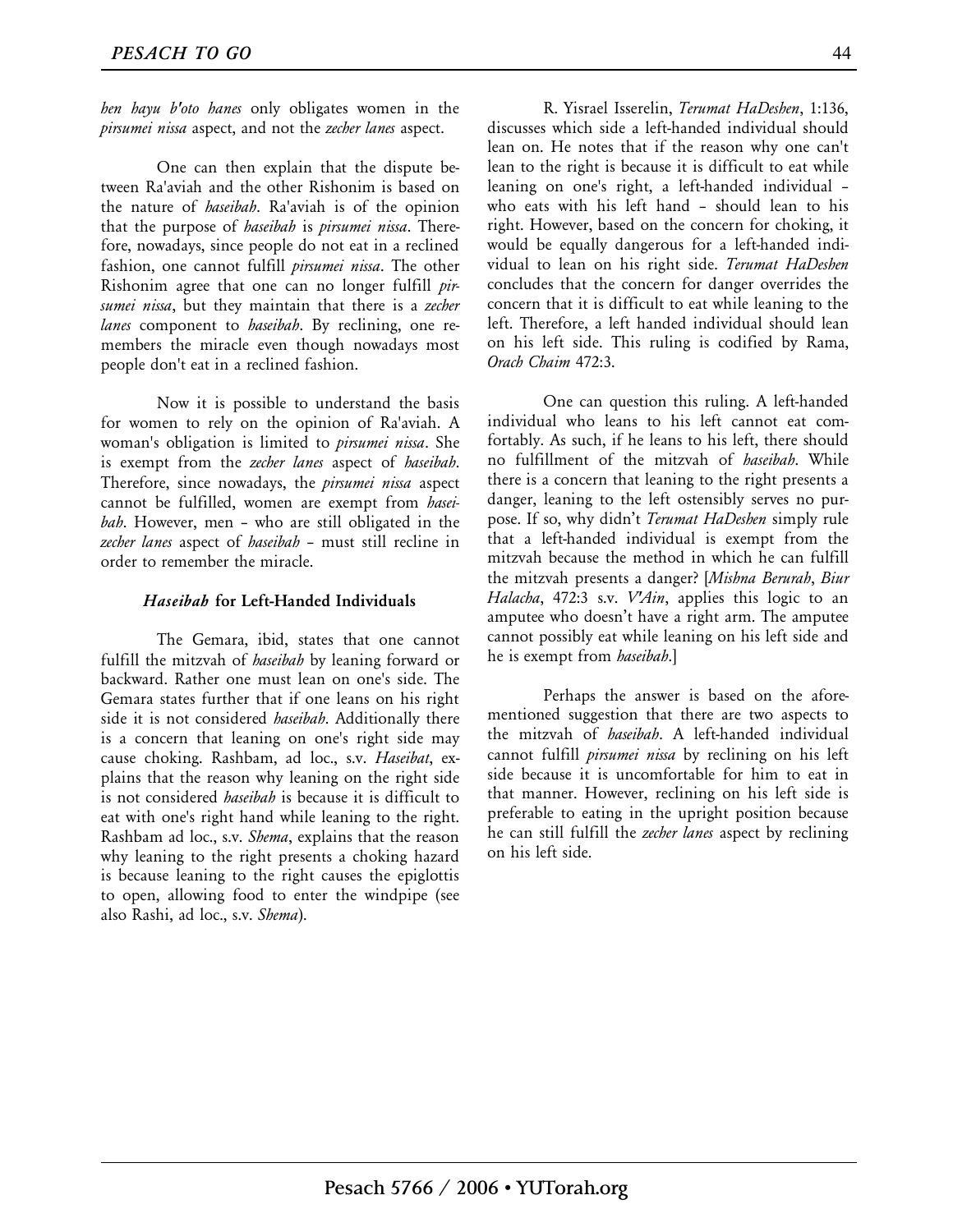### **Understanding** *Yom Tov Sheini Shel Galuyot*

 The Gemara, *Beitzah* 4b, cites Abaye who states that the practice of observing an additional day of Yom Tov in the Diaspora (*Yom Tov Sheini Shel Galuyot*) originated in the times when *Beit Din* would establish the new month based on an eyewitness account of the new moon. It often took an extended period of time to communicate this message to the communities in the Diaspora. For this reason those communities observed an additional day of Yom Tov. Abaye notes that although nowadays, the new month is not established based on an eyewitness account, and the calendar is fixed and known to all, those in the Diaspora continue to observe an additional day of Yom Tov. This article will discuss two approaches to understand *Yom Tov Sheini Shel Galuyot* and the practical differences between the two approaches.

### *Yom Tov Sheini Shel Galuyot***: Rabbinic Decree or** *Minhag***?**

 The Gemara, ibid, quotes a dispute between Rav and Rav Asi as to whether the first day of Yom Tov and *Yom Tov Sheini Shel Galuyot* are considered one elongated day or two distinct days. Rashi ad loc., explains that Rav, who holds that the two days of Yom Tov are two distinct days, is of the opinion that since both days cannot logically coexist, they are treated as two independent days. Rav Asi, who is of the opinion that both days are considered one elongated day, is of the opinion that the observance of *Yom Tov Sheini Shel Galuyot* nowadays is based on a rabbinic decree that defines the day as an extension of the first day of Yom Tov. The Gemara implies that one practical difference between Rav and Rav Asi is whether there is an obligation to recite *Havdalah* between the first day of Yom Tov and *Yom Tov Sheini Shel Galuyot*. If the two days are two independent days, there should be an obligation to recite *Havdalah*. If they are considered one elongated day, there is no obligation to recite *Havdalah*.

 Rashba, *Beitzah* 4b, s.v. *V'Hashta*, notes that although we follow the opinion of Rav, we don't recite *Havdalah* between the two days of Yom Tov. He explains that when the Gemara suggests *Havdalah* as a practical difference between the opinions of Rav and Rav Asi, it is following the opinion of R. Eliezer (*Eiruvin* 39a) that there is no concern of desecrating *Yom Tov Sheini Shel Galuyot* by treating *Yom Tov Sheini Shel Galuyot* as a day of doubt *vis-à-vis* the first day of Yom Tov. However, the normative opinion is that of the *Chachamim* who disagree with R. Eliezer and maintain that certain activities constitute a desecration of *Yom Tov Sheini Shel Galuyot*. Rashba maintains that reciting *Havdalah* on *Yom Tov Sheini Shel Galuyot* for the first day of Yom Tov would constitute a desecration of *Yom Tov Sheini Shel Galuyot*.

 It is clear from Rav Asi's opinion that *Yom Tov Sheini Shel Galuyot* is considered a full-fledged rabbinic decree. There are two possible reasons why Rav disagrees. Perhaps he disagrees because he does not consider *Yom Tov Sheini Shel Galuyot* to be a rabbinic decree but rather an ancient *minhag* (tradition). Or perhaps he agrees fundamentally that it is considered a rabbinic decree. Rather, he disagrees on the grounds that the rabbinic decree was not formulated in manner that *Yom Tov Sheini Shel Galuyot* is considered an extension of the first day of Yom Tov.

 This question seems to be the basis of a dispute between Rabbeinu Tam (cited in Tosafot, *Sukkah* 44b, s.v. *Kan*) and Ran, *Sukkah* 22a, s.v. *Itmar*. Rabbeinu Tam is of the opinion that *Yom Tov Sheini Shel Galuyot* is not based on a rabbinic decree but on a *minhag*. Ran disagrees and maintains that it is based on a rabbinic decree.

 Ran questions Rabbeinu Tam's approach from the *beracha* recited on the matzah on *Yom Tov Sheini Shel Galuyot*. The *beracha* recited on the matzah on the second night of Yom Tov includes the term "*v'tzivanu*" (you commanded us). The Gemara, *Shabbat* 23a, states that it is appropriate to recite "*v'tzivanu*" on a rabbinic decree. Ran claims that it is not appropriate to recite "*v'tzivanu*" on a *minhag*.

 In defense of Rabbeinu Tam, it should be noted the Gemara, ibid, states that the *berachot* recited on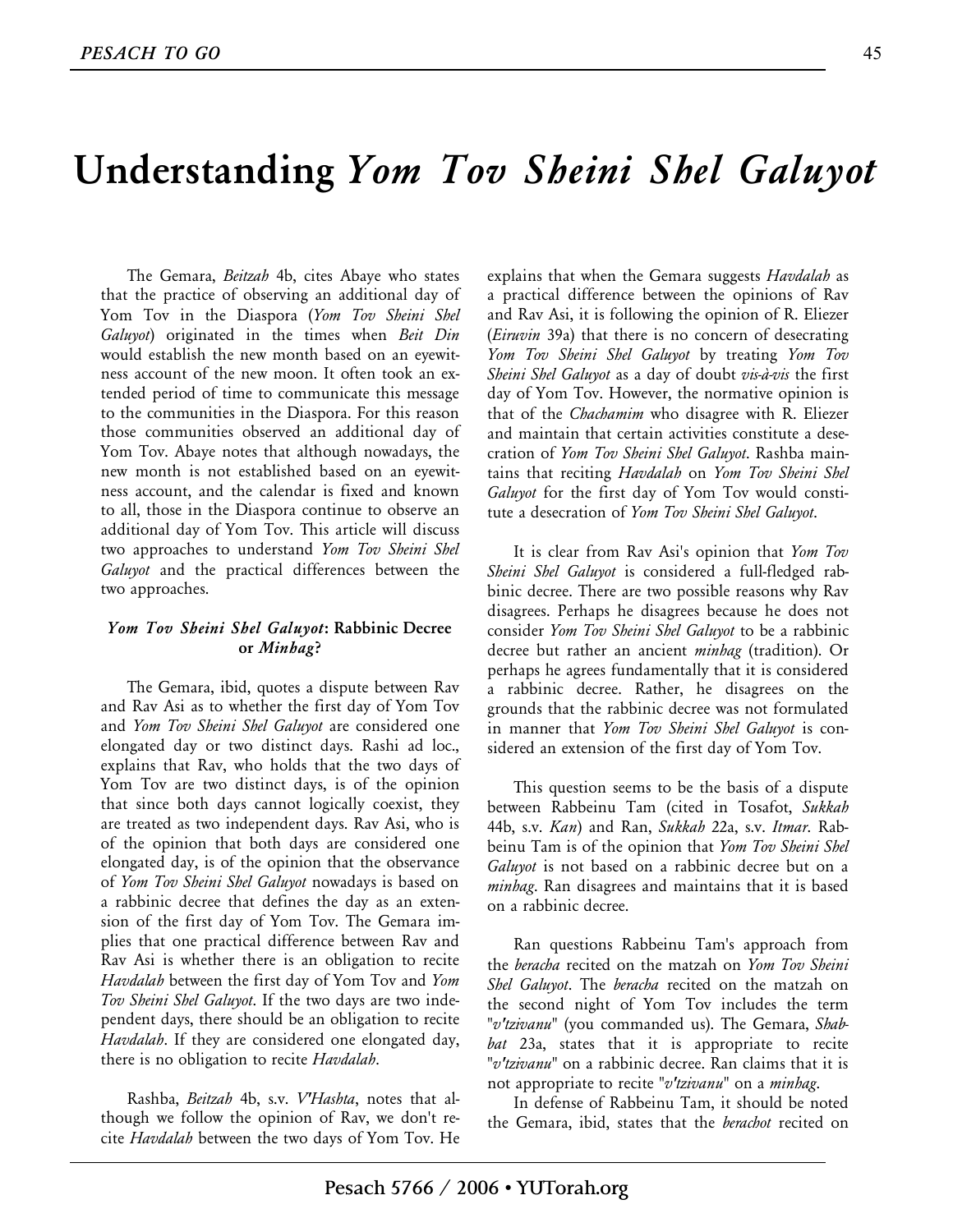*Yom Tov Sheini Shel Galuyot* are not necessarily warranted and the reason why they are recited is so that it does not lead to a desecration of Yom Tov. R. Ya'akov Y. Kanievski, *Kehillat Ya'akov*, *Berachot* no. 8, explains that the recitation of the *beracha* on matzah on *Yom Tov Sheini Shel Galuyot* is not reflective of any commandment of the mitzvah. Rather, the reason why one recites a *beracha* on *Yom Tov Sheini Shel Galuyot* is because the purpose of *Yom Tov Sheini Shel Galuyot* is to replicate the experience of the Jews in the Diaspora in times when they were actually in doubt as to which day was the authentic Yom Tov. In those times, they recited a *beracha* on the matzah on both of the days that they observed as Yom Tov. In trying to replicate that experience, we recite *berachot*. The *berachot* we recite are not *berachot* on the actual *mitzvot* that we fulfill, but rather have intrinsic significance in trying to replicate the experience of ancient times.

### **Practical Differences Between the Two Approaches**

There are a few potential practical differences between the approach that *Yom Tov Sheini Shel Galuyot* is based on a rabbinic decree and the approach that *Yom Tov Sheini Shel Galuyot* is based on a *minhag*. First, there is a rule that a circumcision that is not performed on the eighth day may not be performed on Shabbat or Yom Tov. Rambam, *Hilchot Milah* 1:15, rules that a circumcision that cannot be performed on Shabbat or Yom Tov may be performed on *Yom Tov Sheini Shel Galuyot*. Rabbeinu Asher, *Teshuvot HaRosh* 26:6, prohibits a delayed circumcision on *Yom Tov Sheini Shel Galuyot*. [*Shulchan Aruch*, *Yoreh Deah* 266:8, rules in accordance with the opinion of Rabbeinu Asher. Shach, *Yoreh Deah* 266:8, rules in accordance with the opinion of Rambam.]

Perhaps the dispute between Rambam and Rabbeinu Asher is contingent on the nature of *Yom Tov Sheini Shel Galuyot*. If *Yom Tov Sheini Shel Galuyot* is based on a *minhag*, it is arguable that the biblical commandment to perform a timely circumcision (see *Teshuvot Noda B'Yehudah*, *Yoreh Deah* 2:166) overrides the *minhag* to refrain from *melacha* on *Yom Tov Sheini Shel Galuyot*. However, if *Yom Tov Sheini*  *Shel Galuyot* is based on a rabbinic decree, it is within rabbinic authority to suspend a biblical mitzvah when it interferes with the observance of a rabbinic decree (see *Yevamot* 90b).

Second, there is a lengthy discussion among the Poskim regarding a resident of the Diaspora who visits Israel on Yom Tov and plans to return after Yom Tov. *Mishna Berurah*, 496:18, notes that majority of the Acharonim rule that in such a situation, the resident of the Diaspora should observe two days of Yom Tov. *Mishna Berurah* references the opinion of R. Shneur Zalman of Liadi, *Shulchan Aruch HaRav*, *Orach Chaim* 496:11, who maintains that he should only observe one day of Yom Tov.

Perhaps the issue of whether a resident of the Diaspora who visits Israel should observe *Yom Tov Sheini Shel Galuyot* is contingent on the nature of *Yom Tov Sheini Shel Galuyot*. If *Yom Tov Sheini Shel Galuyot* is a rabbinic decree, it is likely that the decree is location-based so that those who are in Israel don't observe *Yom Tov Sheini Shel Galuyot* and those in the Diaspora observe *Yom Tov Sheini Shel Galuyot*. However, if *Yom Tov Sheini Shel Galuyot* is based on a *minhag*, the observance of *Yom Tov Sheini Shel Galuyot* is not based on location but on the individual. Like all *minhagim*, a person follows the practices of the place in which he resides even he visits another location (*Mishna Pesachim* 50a). Since all communities of the Diaspora have accepted the *minhag* of observing *Yom Tov Sheini Shel Galuyot*, all residents of those communities must also observe *Yom Tov Sheini Shel Galuyot*.

[R. Chaim Soloveitchik (cited in *Mesorah* Vol. VI pg. 18) is of the opinion that in principle one should only observe one day of Yom Tov. However, one should also follow the stringencies of the *minhag* of the place in which he resides. Therefore, his prayers should be that of weekday (or *Chol HaMoed*) and he should don *tefillin*. However, he should refrain from *melacha* in order to follow the *minhag* of the place in which he resides. This opinion is popularly known as "a day and a half."]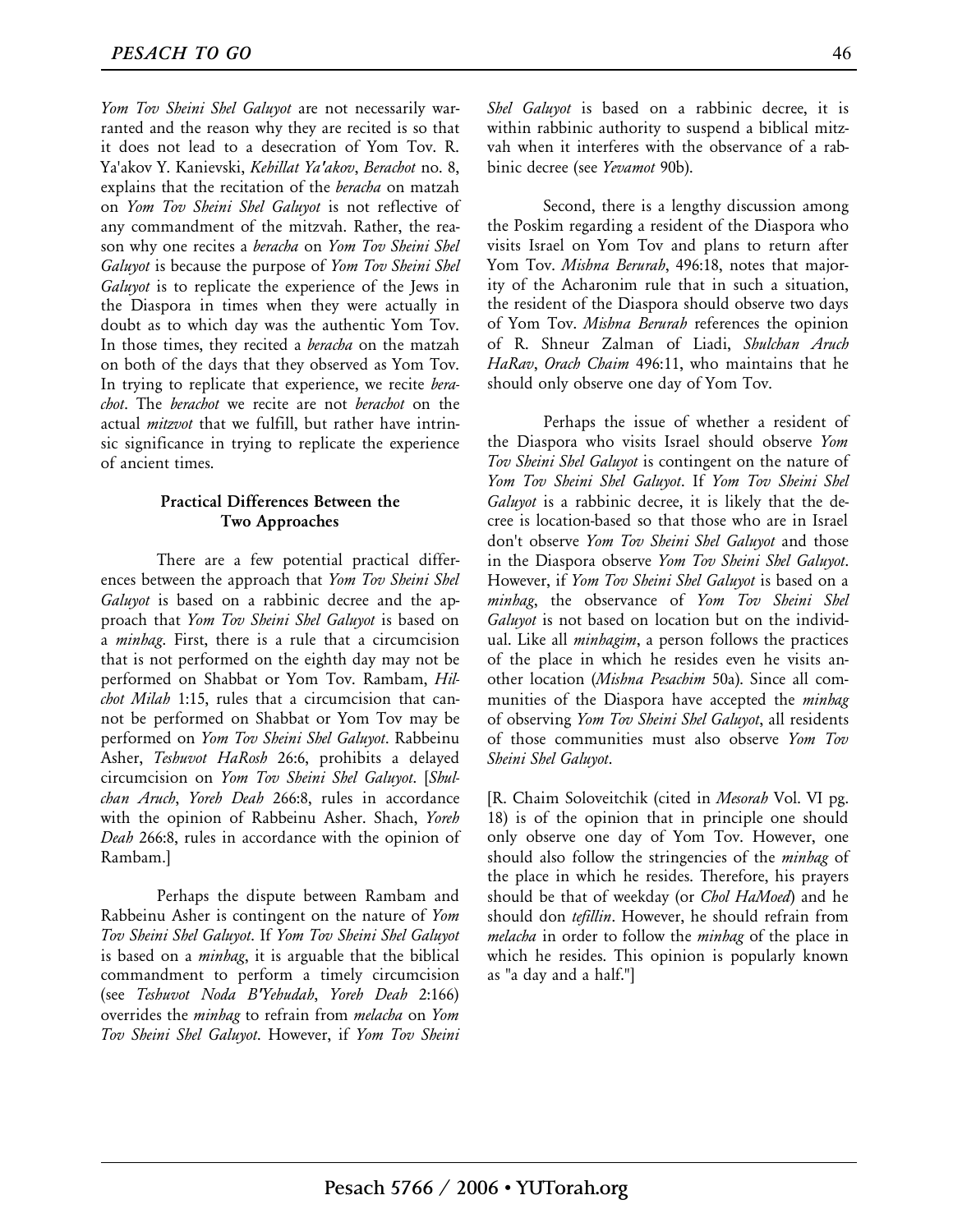### **The Mitzvah of** *Sefirat Ha'Omer*

 The Torah (Vayikra 23:15) states that there is a mitzvah to count (the days and weeks) for a period of seven weeks in conjunction with the offering of the *korban ha'omer*. This counting is known as *sefirat ha'omer*. The Gemara, *Menachot* 66a, states that there is a mitzvah to count the days as well as the weeks. The Gemara then adds that Ameimar only counted days and not weeks for he held that counting nowadays is only done as a remembrance for the times when the *korban ha'omer* was offered. As Rashi explains, since nowadays there is no *korban ha'omer*, there is no biblical requirement to count. Therefore, Ameimar felt that is was sufficient to count the days and not the weeks as a remembrance of the times of the *Beit HaMikdash*. Rambam, *Hilchot Temidin UMusafin* 7:24, writes that the mitzvah of *sefirat ha'omer* applies in all times, implying that even nowadays there is a biblical obligation to count the days of the *omer*.

### **The Opinion of Bahag**

 Tosafot, *Menachot* 66a s.v. *Zecher*, cite *Ba'al Halachot Gedolot* (*Bahag*) who is of the opinion that if one skips a day of counting, he may no longer continue counting. This is based on the verse *temimot* (complete) used by the Torah to describe the counting process. Apparently *Bahag* is of the opinion that if one day is missed, the counting is incomplete. Tosafot disagree with the opinion of *Bahag* as does Rabbeinu Yitzchak (cited in Rosh, *Pesachim* 10:41). [See R. Ovadia Yosef, *Yabia Omer*, *Orach Chaim* 3:28, who quotes many other Rishonim who disagree with the opinion of *Bahag*.]

 *Shulchan Aruch*, *Orach Chaim* 489:8, rules that if one skips an entire day of counting, one should continue counting without reciting a *beracha*. The reason one continues counting is because according to most Rishonim, there still exists an obligation to count, even if one day is skipped. However, one does not count with a *beracha* to show deference to the opinion of *Bahag* that one who skips a day is no longer obligated to perform the mitzvah of *sefirat ha'omer*.

 One can question whether the *Shulchan Aruch*'s ruling is due to a bona fide concern for the opinion of *Bahag*, or whether it is a stringency similar to many other stringencies that we find in the area of *Hilchot Berachot*. R. Shlomo Z. Braun *She'arim Metzuyanim B'Halacha* 120:4, posits that *Shulchan Aruch*'s ruling is only an added stringency. The reason why he rules this way is because one who skips a day still has the option to fulfill the mitzvah in its entirety by hearing the *beracha* from someone else, and then counting himself. R. Braun suggests that nowadays, people who skip a day assume that they are no longer obligated in the mitzvah and do not count altogether. Therefore, the losses of following this stringency outweigh the gains, and one should count with a *beracha* regardless of whether or not a day is skipped.

Despite, R. Braun's suggestion, *Mishna Berurah* 489:37, as well as contemporary Poskim (see R. Ovadia Yosef, *Yabia Omer*, *Orach Chaim* 3:28) assume that if one skips an entire day of counting, one can no longer recite a *beracha* on *sefirat ha'omer*. However, it should be noted that according to most Rishonim there still exists an absolute obligation to count every night, and the inability to recite a *beracha* should by no means deter one from fulfilling this mitzvah. [See also *Teshuvot Beit HaLevi* 1:39, who suggests that since there is a mitzvah to count weeks as well as days, if one skips a day of counting in the middle of a week, he may count with a *beracha* at the end of every week, as counting weeks constitutes a separate mitzvah. This suggestion was not adopted by *Mishna Berurah*.]

#### **Rabbi Soloveitchik's Explanation**

 Rabbeinu Yitzchak, op. cit., implies that the reason behind *Bahag*'s opinion is that he viewed the counting of all forty nine days as one elongated mitzvah. Therefore, if one skips one day of counting, the mitzvah is no longer complete and one can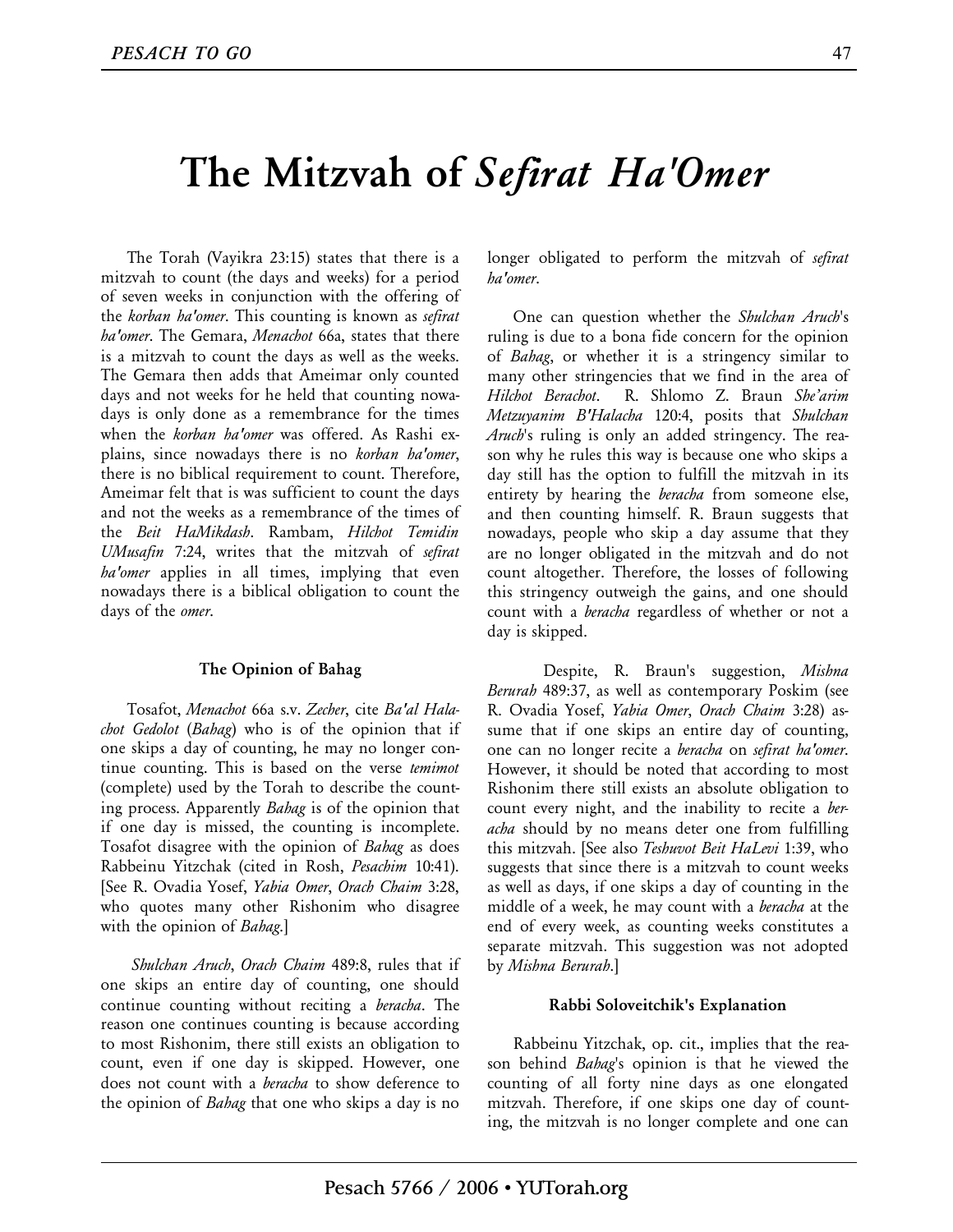no longer fulfill the mitzvah. R. Yosef D. Soloveitchik [cited in *Eretz HaTzvi* 3:6,7 and *Mesorah* 3 (5750) 35-38] suggests a different explanation to *Bahag*' opinion. The reason why one who skips a day of counting may not continue counting with a *beracha* is because *sefirat ha'omer* requires consecutiveness. One who has skipped a day of counting cannot consider himself as part of the count as his count lacks consecutiveness. Therefore, he can no longer fulfill the mitzvah of *sefirat ha'omer*.

 R. Soloveitchik adds that based on this explanation one can understand an otherwise puzzling ruling of *Bahag*. *Bahag*, cited in Tosafot, op. cit, rules that if one neglects to count the *omer* at nighttime, one may count during the daytime, and continue counting the next night with a *beracha*. The implication is that one cannot fulfill the mitzvah by counting during the day. If so, why may one count the following night. Shouldn't a daytime count be considered as if one did not count at all?

 R. Soloveitchik explains, by counting during the daytime one cannot fulfill the mitzvah of *sefirat ha'omer*. However, one who counts during the daytime can nevertheless consider that counting as consecutive to the previous day. Therefore, one can continue counting that night as the consecutiveness remains intact, despite his non-fulfillment of the mitzvah the previous day.

 Based on his explanation of *Bahag*'s opinion, R. Soloveitchik resolves one of the more famous questions regarding *sefirat ha'omer*. *Minchat Chinuch* no. 306, queries regarding a minor who counts every night and then becomes a bar-mitzvah. May he continue to count with a *beracha*, or perhaps since his counting as a minor was not obligatory, it is as if he skipped those days, and he may not count with a *beracha* according to *Bahag*. R. Soloveitchik suggests that since the opinion of *Bahag* is not contingent on fulfillment of the mitzvah, but rather on consecutiveness, it should not matter that the minor is not obligated to perform the mitzvah. Since he counted in actuality, his consecutiveness remains intact, and he may continue to count with a *beracha* as a bar-mitzvah.

 R. Soloveitchik's explanation provides a resolution with regards to an *onen* (one who has lost an immediate relative that has not yet been buried). An *onen* is not only exempt from performing mitzvot, but he is prohibited from performing mitzvot in order that he should be able to focus his attention on the burial of his relative. The question arises regarding an *onen* who will be exempt from mitzvot for one entire day during the period of *sefirat ha'omer*. Ostensibly, since he may not perform mitzvot, he may not count the *omer* and therefore, may not continue counting with a *beracha* even after the burial. This view is espoused by *Nahar Shalom* as cited by *Mishna Berurah*, *Bi'ur Halacha* 489:8 s.v. *B'lo*. R. Yechezkel Landau, *Teshuvot Noda B'Yehudah*, *Orach Chaim* 1:27, addresses this issue, and posits that with regard to the prohibition of the *onen* to perform mitzvot, one may rely on the opinion of R. Shlomo Luria, *Teshuvot Maharshal* no. 70 that an *onen* may perform certain mitzvot. Therefore, he may count as an *onen* without reciting a *beracha*. After the burial, he may continue counting with a *beracha*.

However, R. Landau notes that R. Luria's opinion is not universally accepted. Therefore, although there is room to permit relying on the opinion of R. Luria to count the *omer* as an *onen*, nevertheless, according to those who dissent, there is no fulfillment of the mitzvah altogether. One can then question whether counting as an *onen* will justify counting with a *beracha* after the burial. Nevertheless, according to R. Soloveitchik's opinion, even if there is no fulfillment of the mitzvah, one would be entitled to count the subsequent nights with a *beracha* as the *onen*'s count would certainly satisfy the requirement for consecutiveness. Furthermore, one does not need to rely on the opinion of R. Luria, in order to continue counting with a *beracha* subsequent to the burial. One can simply count for non-mitzvah purposes, and this too will maintain theconsecutiveness of the count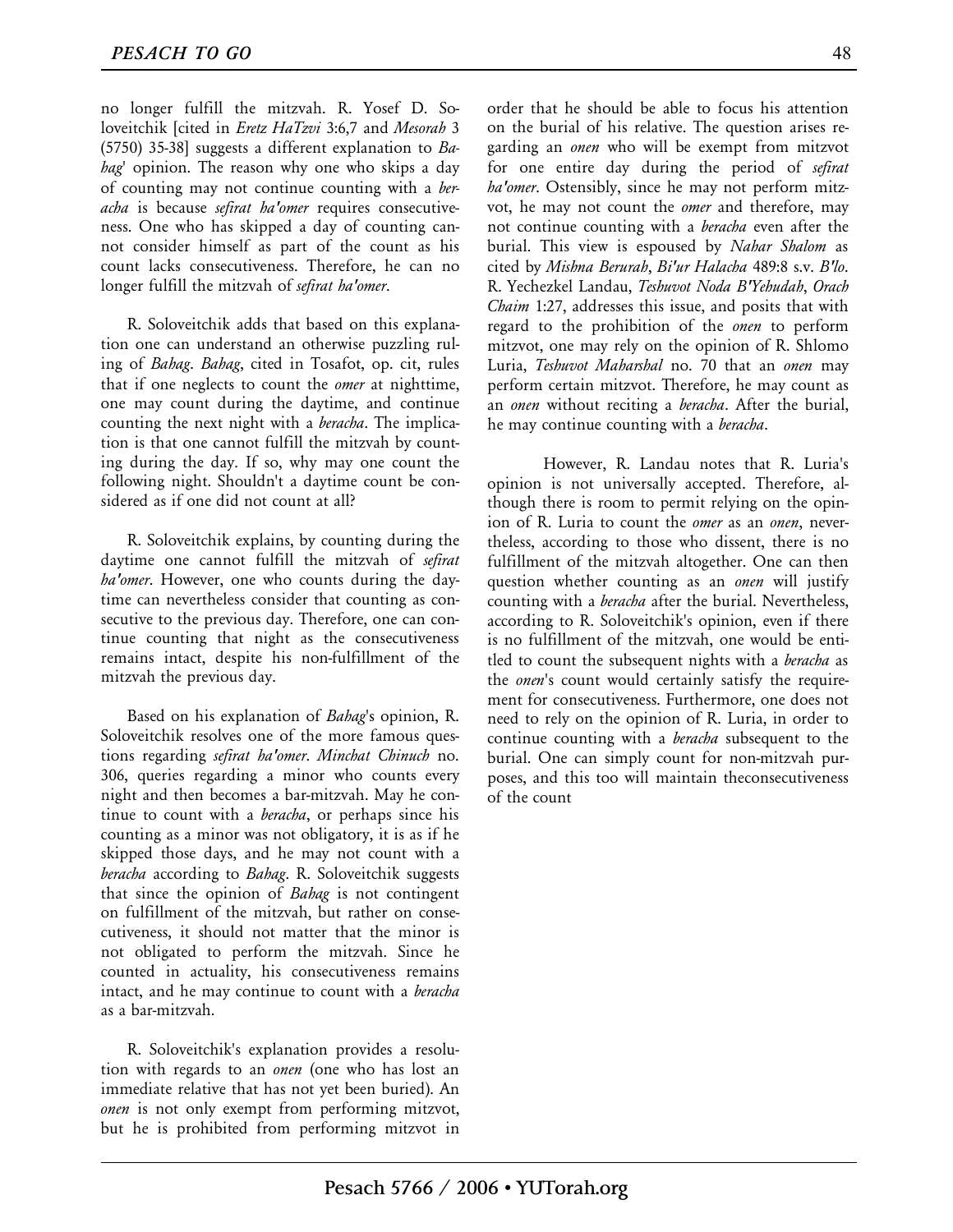### **Writing on** *Chol HaMoed*

 *Chol HaMoed* is a hybrid of *chol* (ordinary weekday) and *moed* (holiday). Thus, *Shulchan Aruch*, *Orach Chaim* 330:1, begins the laws of *Chol HaMoed* by stating that on *Chol HaMoed* some *melachot* (actions prohibited on Shabbat and Yom Tov) are permitted and some *melachot* are prohibited. *Mishna Berurah* 330:1, notes that it is not the type of action that is performed that defines its permissibility. Rather, the context in which the *melacha* is performed defines whether it is permitted or prohibited. The act of writing is one of the prohibited *melachot* on Shabbat and Yom Tov, and therefore, is only permitted in those contexts where *melacha* is permitted.

### **Davar Ha'Aved**

 The Gemara, *Moed Katan* 12b, states that one may perform a *melacha* on *Chol HaMoed* if failure to perform the *melacha* will cause a loss. This principle is known as *davar ha'aved*. The Gemara states that a *melacha* performed to prevent a loss does not have to be performed in an unusual manner (*shinui*). Based on this principle, *Teshuvot HaRashba* 3:273, permits writing items that one may forget if he waits to record them until after Yom Tov. This leniency is cited as normative by *Mishna Berurah* 545:18.

 Rashba limits this leniency to business transactions or mundane matters. He does not allow writing notes of *divrei Torah* that one heard over the course of *Chol HaMoed*. He claims that one should commit *divrei Torah* to memory, and therefore there is no need to write anything. Rabbeinu Yerucham 4:4, permits writing *divrei Torah* that one is concerned about forgetting "for there is no greater loss than this." *Shulchan Aruch*, *Orach Chaim* 545:9, codifies Rabbeinu Yerucham's opinion as normative. *Taz*, ad loc., adds that one should not hesitate to write *chidushei Torah* (Torah novellae) on *Chol HaMoed*, for even if he will be able to remember the ideas after Yom Tov, it will inevitably cause him a loss of time from his Torah learning.

Loss of time from Torah learning is also included in the principle of *davar ha'aved*.

### **Tzorech HaMoed**

 The Mishna, *Moed Katan* 11a, states that one may perform *melachot* that are *ma'aseh hedyot* (the work of an ordinary person) but not *ma'aseh uman* (the work of a craftsman). Rabbeinu Asher, *Moed Katan* 1:6, writes that *ma'aseh hedyot* is permitted for any private use as long as it is *tzorech hamoed*, for the purpose of the festival (*Chol HaMoed* or Yom Tov). If the *melacha* is performed for public use, if it is *tzorech hamoed*, a *ma'aseh uman* is permitted. If the *melacha* is being performed for public use after Yom Tov, only a *ma'aseh hedyot* is permitted.

 Accordingly, *Shulchan Aruch*, *Orach Chaim* 545:1-2, writes that repair of the letters of a *sefer Torah* is prohibited as it is a *ma'aseh uman*. However, if there is no other *sefer Torah* available, it is permitted. This is because *ma'aseh uman* is permitted for public use on the festival. Rama, ad loc., adds that there is a dispute whether one may write for the purpose of public uses after Yom Tov. Rama concludes that it is permitted "in our handwriting that is not *ma'aseh uman*." *Mishna Berurah*, *Sha'ar HaTziun* 545:8, explains that Rama's leniency extends to cursive script (his example is Rashi script) as opposed to block letters.

 Rama's leniency is also applied to writing for private use if it is *tzorech hamoed*. Rambam, *Hilchot Yom Tov* 7:14, writes that one may write personal letters on *Chol HaMoed* because these letters are generally written informally and are therefore considered *ma'aseh hedyot*. Rama, *Orach Chaim* 545:5, writes that although there are those who dispute Rambam's position, one may be lenient with our handwriting, as long as it is written in an unusual manner. *Magen Avraham* ad loc., writes that one should write the first line of the page on an angle and that would constitute writing in an unusual manner. [See *Mishna Berurah*, *Bi'ur Halacha* ad loc.,